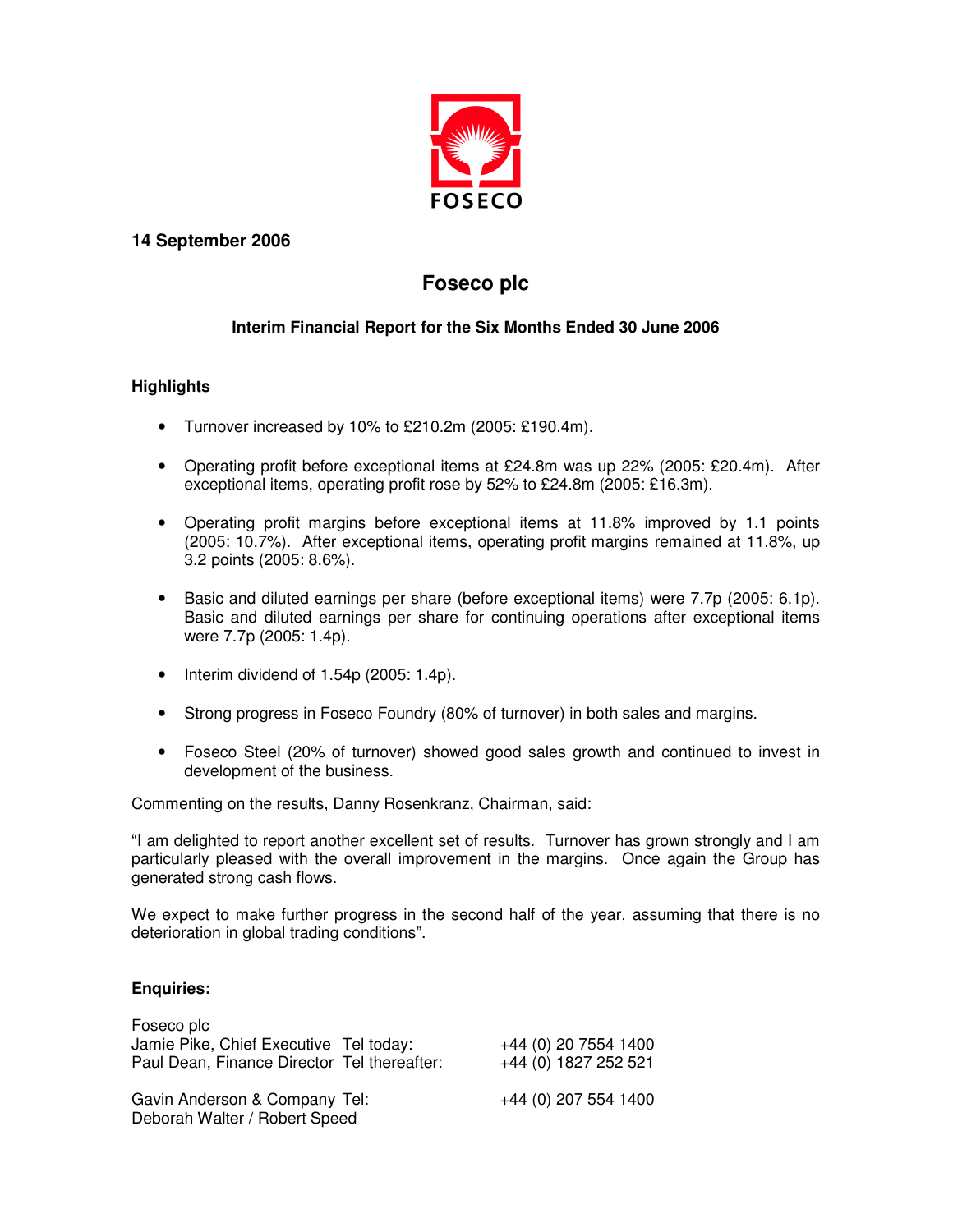### **Notes to Editors**

Foseco plc is a world leader in the supply of consumable products for use in the foundry and steel making industries. Typically, Foseco's products represent a small element of the overall cost of the foundry and steel making processes yet they are key to the overall quality and yield. The Group has a highly trained sales and service network in 34 countries across the world and operates 29 production facilities in 17 countries. It employs approximately 3,100 staff and is listed on the London Stock Exchange (FOSE.L).

The Group has two distinct divisions:

### **Foseco Foundry**

This accounts for approximately 80% of Group turnover and supplies consumable products, together with technical services and support, to the global foundry industry. In the last full year to 31 December 2005 Foseco Foundry generated external turnover of £304.2m.

### **Foseco Steel**

This business provides value added, high performance consumables and services to the steel making industry, principally in Europe and North America. In the last full year to 31 December 2005, Foseco Steel generated external turnover of £72.6m.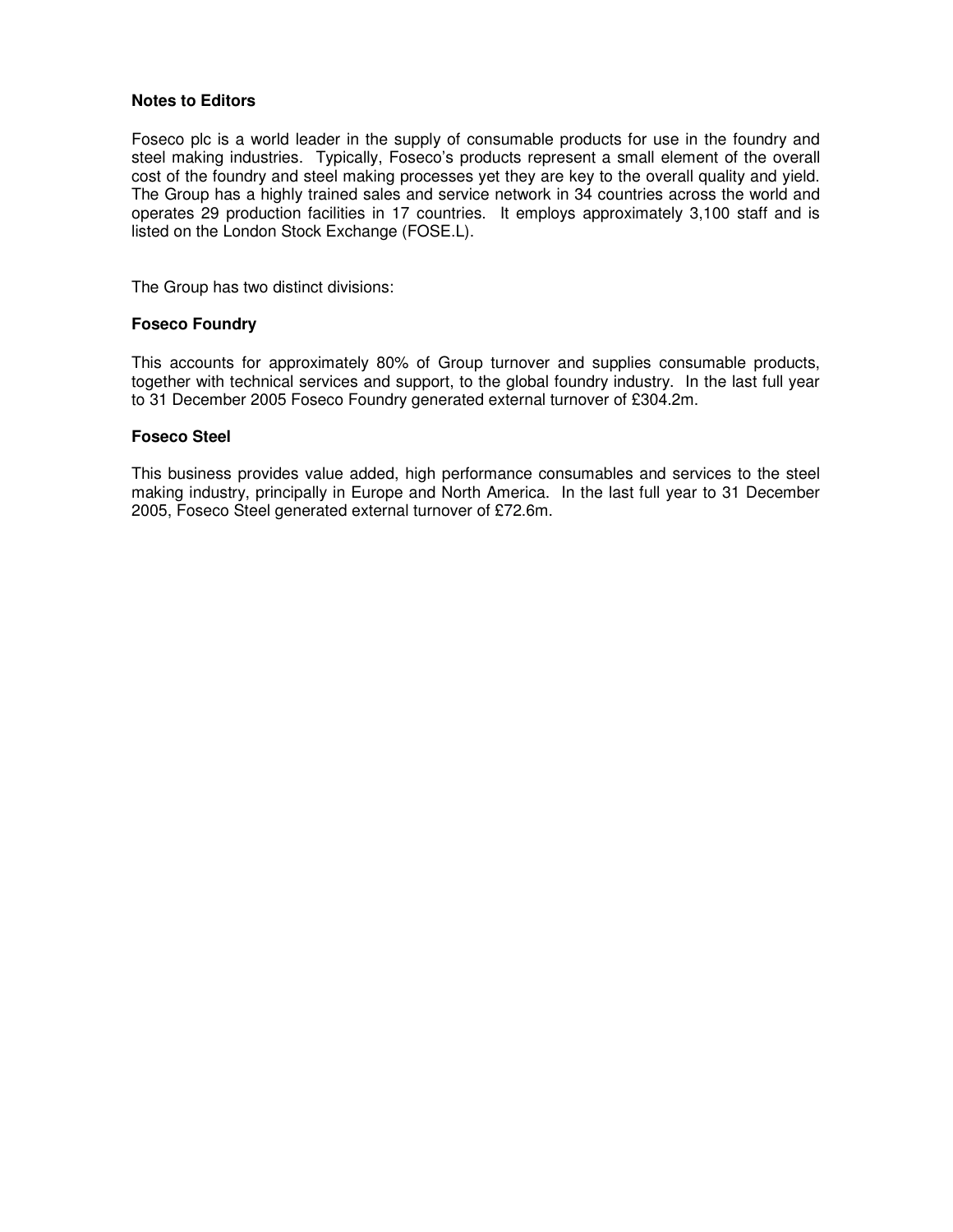# **Chairman's Statement**

In our second year as a quoted company, I am pleased to report strong earnings and cash generation for the six months to 30 June 2006.

Our Foundry business continues to perform well. The rate of turnover growth has moderated to a more sustainable level, while margins have improved following the advances seen in the second half of 2005.

Progress is being made in the Steel business; turnover has increased substantially and the new facility in China was recently opened on time and on budget. We are also starting to see an improvement in margins from the low point of the second half of 2005.

Overall, turnover increased by 10% to £210.2m; of which 3% was due to favourable currency movements.

Operating profit before exceptional items rose by £4.4m (22%) to £24.8m due to a combination of turnover growth, a substantial margin increase in Foundry and a £0.7m favourable impact from currency. No exceptional items were recorded in the period.

Net interest costs, at £2.8m, were in line with 2005. Interest cover is a healthy 8.9 times. The tax rate has edged up to 39.5% and reflects predominately the geographic mix of profits.

Profit for the period from continuing operations and before exceptional items rose by £2.6m (24%) to £13.3m. Earnings per share from continuing operations before exceptional items at 7.7 pence were up 26% on the first half of 2005.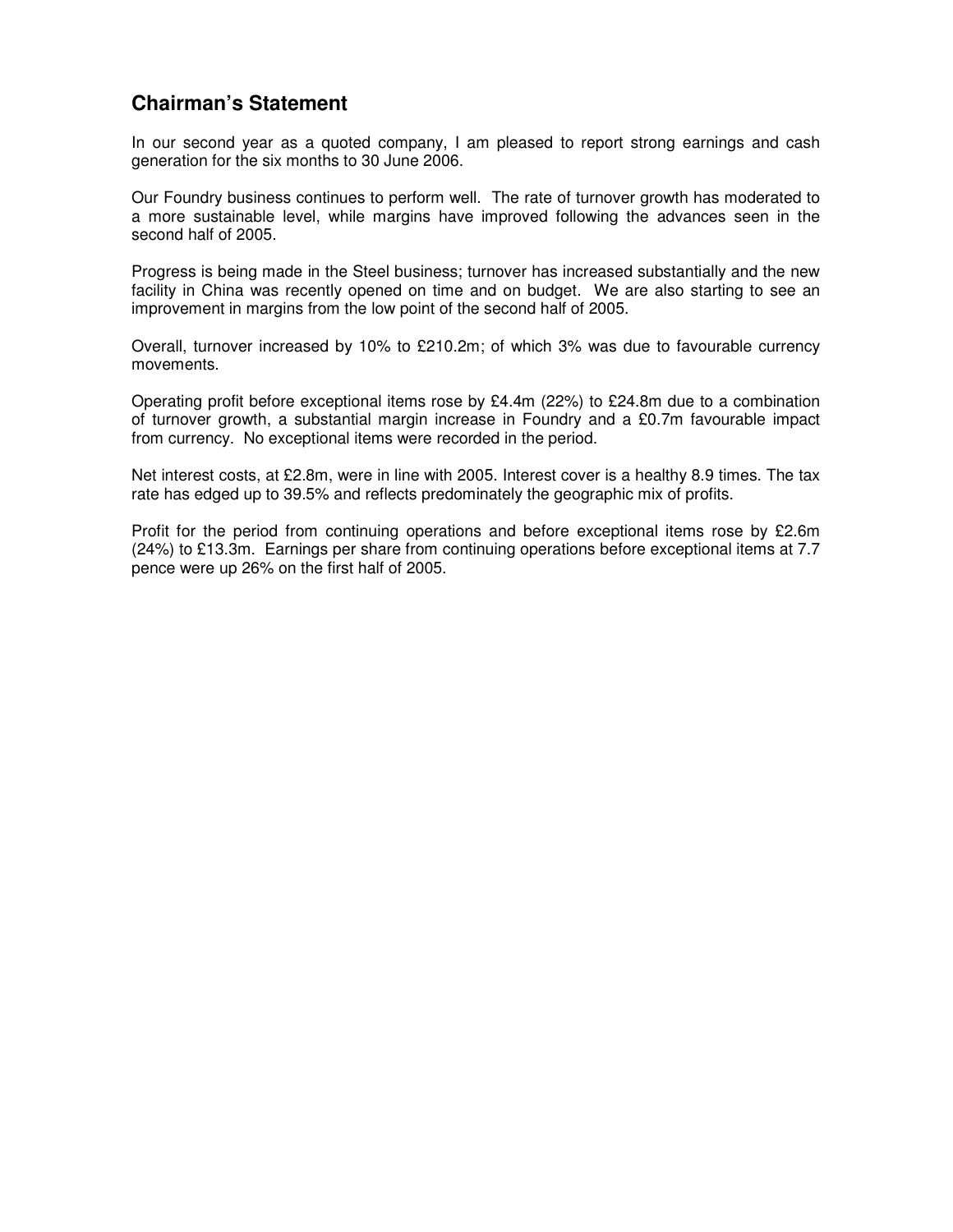# **Business Overview**

# **Foseco Foundry**

| £m                 | H1<br>2006 | H1<br>2005<br>(current<br>rates) | Change<br>YOY | H <sub>1</sub><br>2005<br>(historic<br>rates) | <b>Full Year</b><br>2005<br>(historic<br>rates) |
|--------------------|------------|----------------------------------|---------------|-----------------------------------------------|-------------------------------------------------|
| Turnover           | 168.6      | 158.7                            | 6.2%          | 153.5                                         | 304.2                                           |
| Operating Profit * | 25.2       | 20.8                             | 21.2%         | 20.1                                          | 41.4                                            |

\* stated pre-exceptional items throughout the Business Overview.

All comparative figures are quoted on the basis of current (i.e. H1 2006) exchange rates throughout the Chairman's statement unless stated otherwise.

Foseco Foundry supplies consumable products, technical services and support to the foundry industry worldwide. The products are designed to improve customers' process capabilities, yields and productivity.

Although the turnover growth of 6% was lower than the 10% recorded for full year 2005 at constant rates, the increase was in line with the second half of 2005 and is at a more sustainable running rate. Demand was particularly strong in Europe and China, though there was some weakness in the foundries that supply the US automotive industry.

Net margins improved in all regions and overall increased to 14.9% up 1.8 points on the first half of 2005. The gain was due to a combination of enhanced mix, additional volume that improved overhead absorption and the recovery of input price increases that were suffered in late 2004 and early 2005.

Overall, the outlook for Foundry remains positive and we view the future for this business with confidence.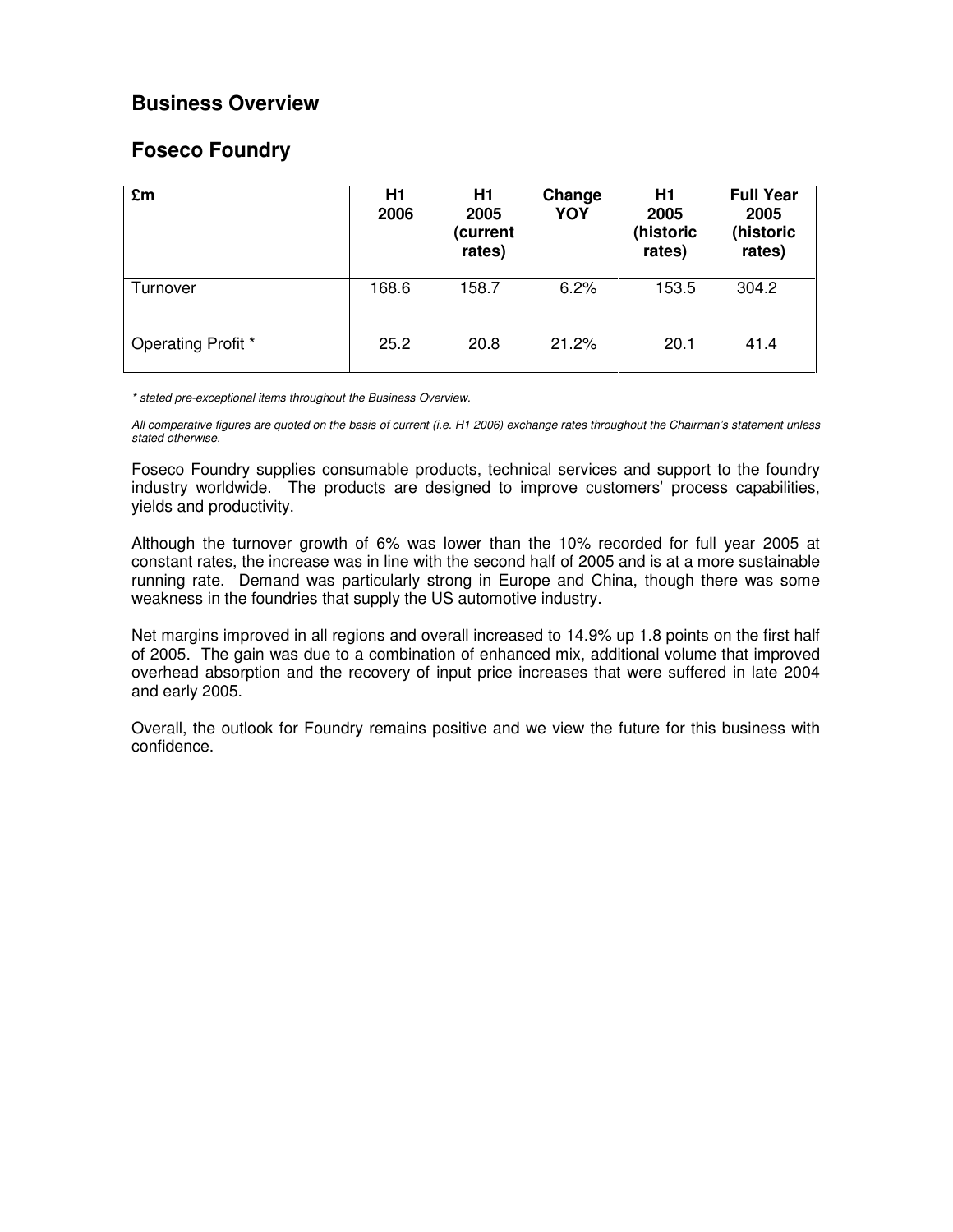# **Foundry Europe**

| £m               | H1<br>2006 | H1<br>2005<br>(current<br>rates) | Change<br>YOY | H1<br>2005<br>(historic<br>rates) | <b>Full Year</b><br>2005<br>(historic<br>rates) |
|------------------|------------|----------------------------------|---------------|-----------------------------------|-------------------------------------------------|
| Turnover         | 74.0       | 68.3                             | 8.3%          | 68.1                              | 129.3                                           |
| Operating profit | 13.5       | 10.4                             | 29.8%         | 10.4                              | 20.2                                            |

Casting volumes in the first half of 2006 were strong. Within a total increase of 4% in Western Europe, Germany was up by 6% and other key countries increased between 1% and 3%, though France and UK fell back by some 3%. Against this backdrop a turnover increase of nearly 7% again demonstrated Foseco's ability to grow sales in mature markets. Across Central and Eastern Europe, casting volumes rose by around 6%, but Foseco's turnover increased by 24% with continuing momentum in Turkey and the Czech Republic and developing sales in Russia and the Ukraine.

Margins improved due to the leverage effect of the higher volumes and the selling price increases that were implemented in mid 2005. Overall, trading profit rose by 30% or £3.1m on a constant currency basis.

Though there are cost pressures due to higher energy and raw materials (for example aluminium), the demand for capital goods remains strong, so that the outlook for the year remains positive.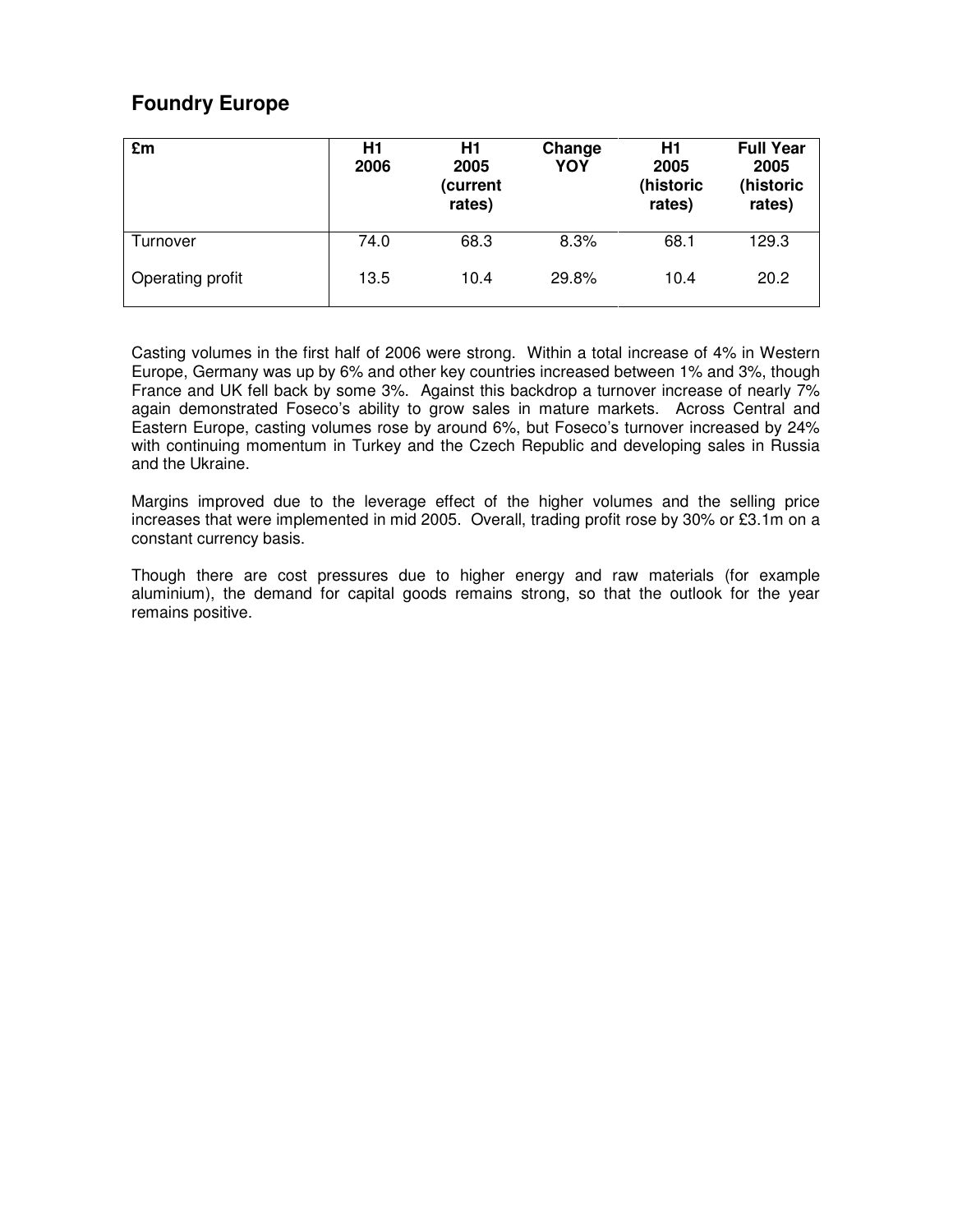# **Foundry Americas**

| £m               | H1<br>2006 | H1<br>2005<br>(current<br>rates) | Change<br>YOY | H1<br>2005<br>(historic<br>rates) | <b>Full Year</b><br>2005<br>(historic<br>rates) |
|------------------|------------|----------------------------------|---------------|-----------------------------------|-------------------------------------------------|
| Turnover         | 42.7       | 42.1                             | 1.4%          | 38.0                              | 78.1                                            |
| Operating profit | 4.5        | 3.7                              | 21.6%         | 3.2                               | 6.8                                             |

In the US and Canada, demand for capital goods remained strong, offsetting weaker production of iron castings for the automotive sector; overall casting volumes were up around 1%. Foseco sales were down slightly due to a deliberate strategy of selective price increases and moving away from lower margin products. The combined impacts of the richer mix, selling price increases and a number of manufacturing improvements contributed to improved margins.

Demand in Latin America was surprisingly robust. Casting production in the key market of Brazil was up 6% due to a combination of strong automotive castings exports and increased demand for steel castings for the mining and railroad markets. Overall, turnover rose by 5%, which reflects solid market growth and successful market penetration offset by some currency related price reductions. Margins improved in both Mexico and Brazil.

The combination of modest turnover growth and improved margins meant that operating profit rose by 22% or £0.8m. Casting volumes remain strong despite sluggish North American automotive demand but the rate of growth in Latin America is likely to moderate in the second half of the year.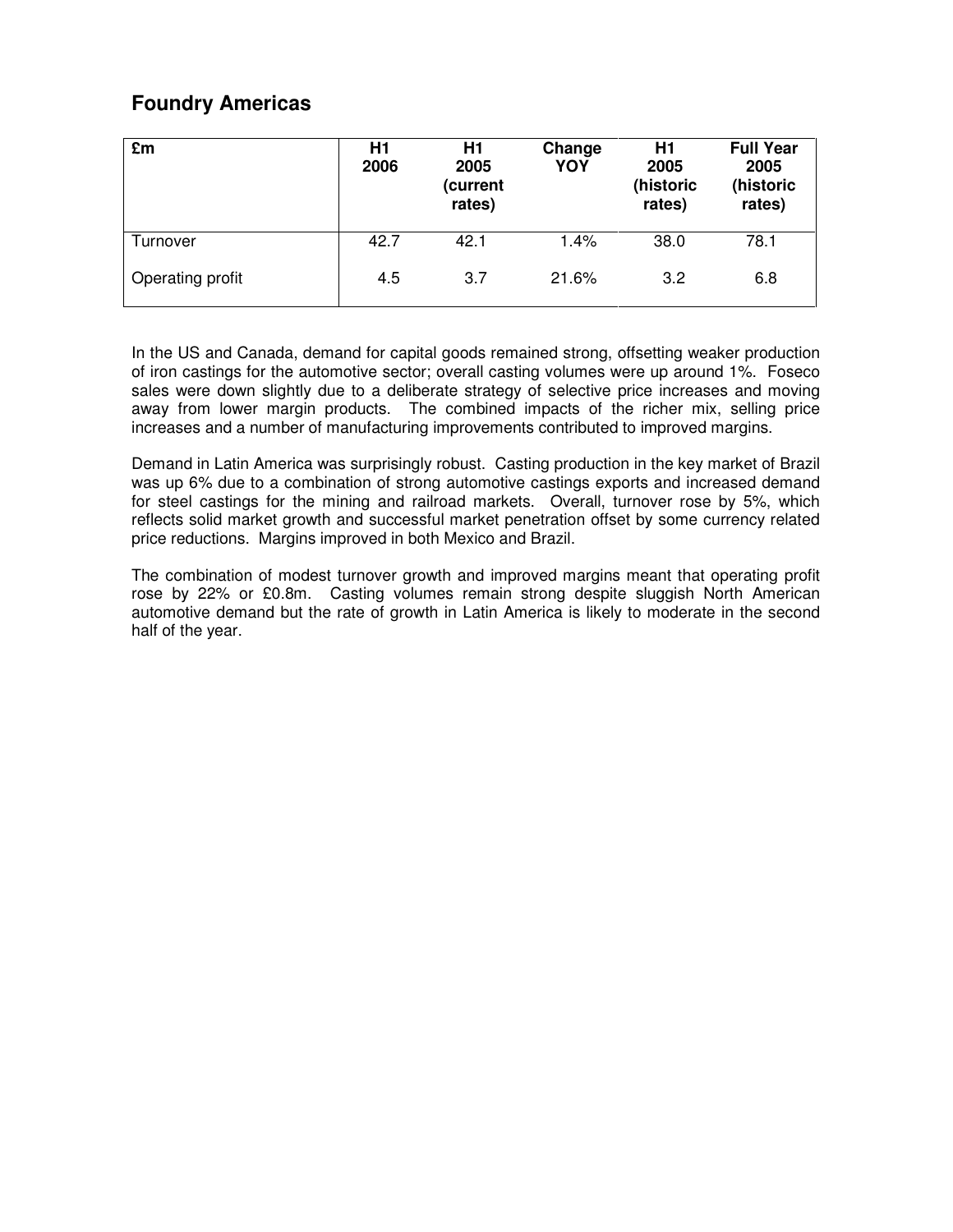# **Foundry Rest of the World**

| £m               | H1<br>2006 | H <sub>1</sub><br>2005<br>(current<br>rates) | Change<br>YOY | H1<br>2005<br>(historic<br>rates) | <b>Full Year</b><br>2005<br>(historic<br>rates) |
|------------------|------------|----------------------------------------------|---------------|-----------------------------------|-------------------------------------------------|
| Turnover         | 51.9       | 48.3                                         | 7.5%          | 47.4                              | 96.8                                            |
| Operating profit | 11.9       | 10.6                                         | 12.3%         | 10.4                              | 22.1                                            |

Foseco's business outside Europe and the Americas continues to grow driven by strong overall demand in both mature and developing markets. In the former, Japan was up 8% - ahead of the market for ductile iron castings (up by 5%) and automotive production (up by 4%). Sales in Australasia advanced by a more modest 2% as a result of increased steel foundry activity related to the mining industry, while sales in South Africa were flat.

Strong sales growth in India was tempered by the exit from an unprofitable product line, resulting in a net 4% increase.

Sales in ASEAN rose by 6%, a more modest increase than in previous periods reflecting the slowdown in the Thai and Indonesian automotive sectors. China, up 34%, continued to grow dramatically as foundries, supplying castings to both domestic demand and export markets, prosper and increasingly recognise the value in Foseco's premium product and service package.

Overall, margins improved due to increased volumes and relatively stable (albeit high) raw material costs compared to the first half of 2005. Operating profit as a consequence increased by £1.3m (12%). Notwithstanding uncertainty in one or two significant markets, we remain cautiously optimistic for the second half.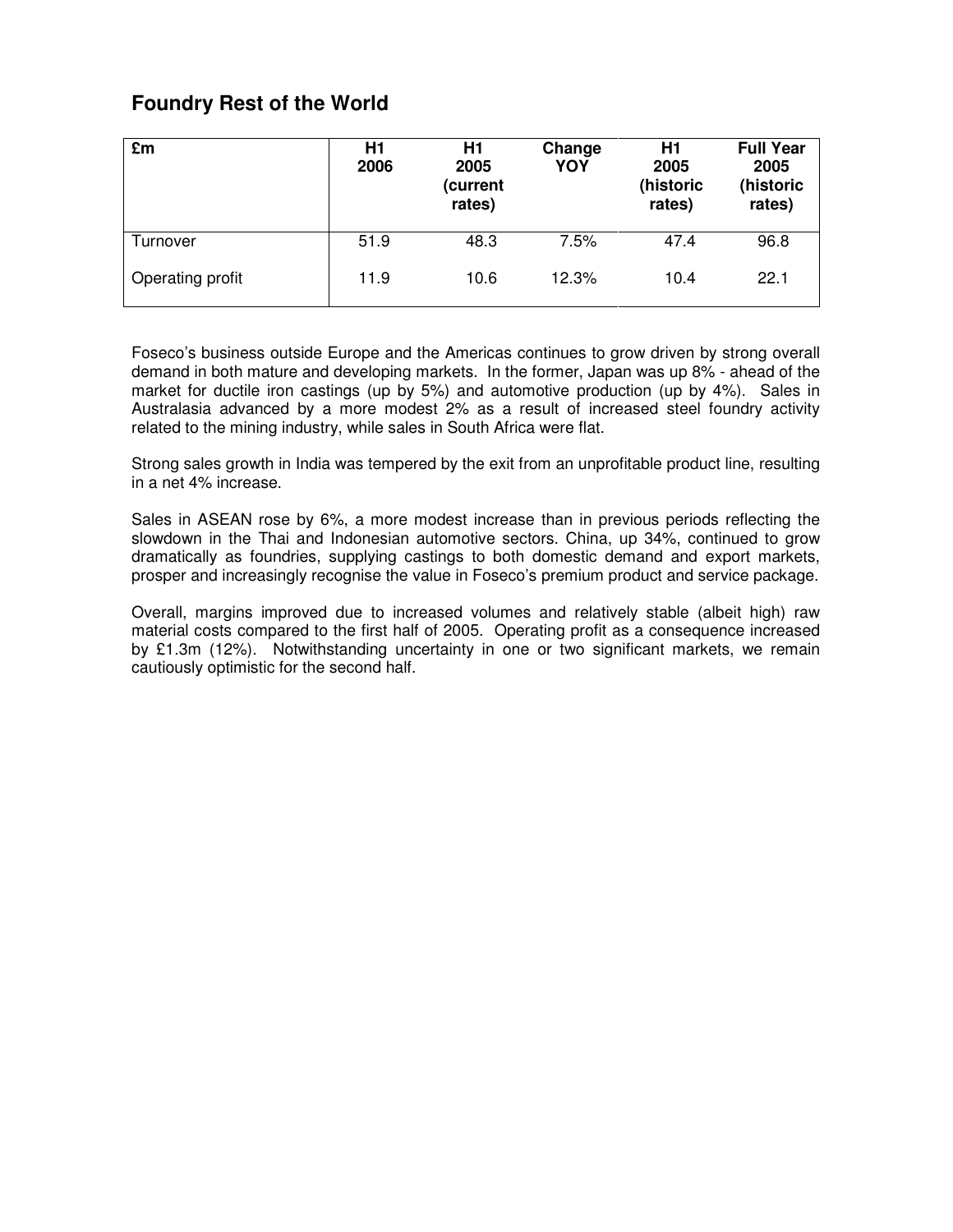# **Steel**

| £m                      | Η1<br>2006 | H1<br>2005<br>(current<br>rates) | Change<br>YOY | H1<br>2005<br>(historic<br>rates) | <b>Full Year</b><br>2005<br>(historic<br>rates) |
|-------------------------|------------|----------------------------------|---------------|-----------------------------------|-------------------------------------------------|
| Turnover                | 41.6       | 37.6                             | 10.6%         | 36.9                              | 72.6                                            |
| <b>Operating Profit</b> | 1.8        | 2.1                              | (14.3%)       | 2.1                               | 2.4                                             |

Our Steel business supplies consumable goods and services to the steel industry, focussing on the continuous casting process. Foseco Steel helps customers to increase capital efficiency, improve quality and reduce waste.

After a sharp downturn in the second half of 2005, the market for Steel is recovering. In Europe, steel production is up 4% on last year and in North America it is up 5%. Against this backdrop, Steel has increased turnover by 11% due to share gain and increased market penetration in several key product groups, partly as a result of recent investments in molten metal flow simulation.

Though margins are ahead of the second half of 2005, they trailed the first half due to unrecovered increases in energy and raw material costs and, more importantly, to investment in the infrastructure to develop the business globally, especially in China.

In contrast to 2005, current expectations are that volumes will remain stable for the balance of the year and that operating profit for the full year will be ahead of last year.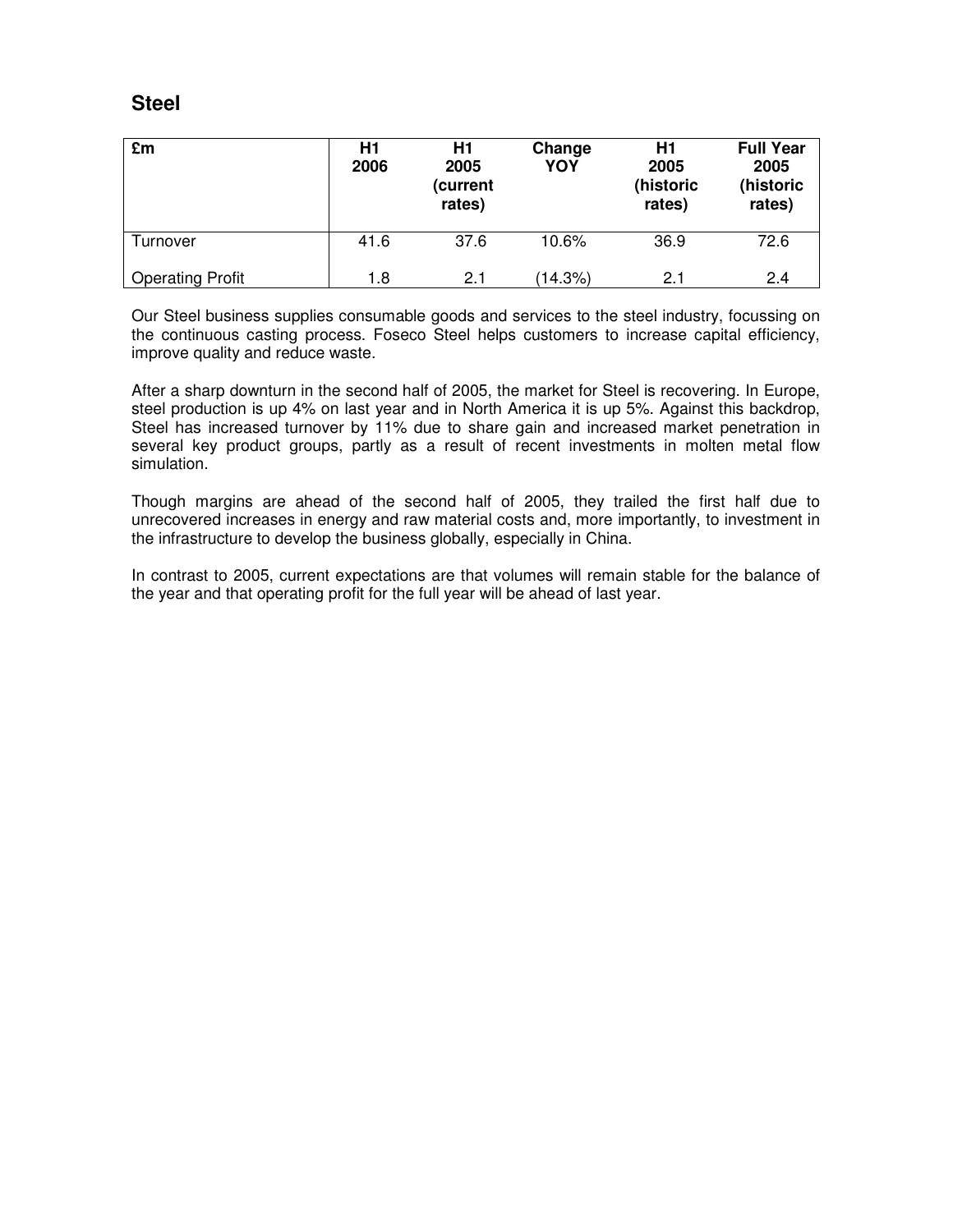# **Balance Sheet**

The overall shape of the balance sheet is little changed from June 2005. Total assets have increased by £15.7m (7%) due largely to higher cash balances (£6.8m); inventories and receivables have remained well controlled despite business expansion and continuing geographic development.

Total liabilities rose by just £9.7m (4%). The only material increase relates to pensions (£8.1m, 29%) due to the reduction in discount rates and adjustments to mortality rate assumptions that were reflected in the 2005 full year accounts.

Net debt (net cash and borrowings gross of issue costs) at £95.7m is £5.5m below June 2005.

Compared with the balance sheet at 31 December 2005, the most significant movement is in the level of receivables, which have increased by £5.6m, reflecting the higher sales activity.

# **Cash Flow**

The comparative cash flows are distorted by the exceptional items associated with the IPO. The following table disaggregates the cash flow:

| £m                                           | H1 2006 | H1 2005<br><b>Historic</b><br>rates | $\%$<br>Change |
|----------------------------------------------|---------|-------------------------------------|----------------|
| Operating profit before exceptionals         | 24.8    | 20.4                                | 21.6%          |
| Depreciation and amortisation                | 5.5     | 5.0                                 |                |
| Non cash Ltip charge                         | 0.4     |                                     |                |
| Working capital                              | (7.2)   | (5.5)                               |                |
| Borrowing costs                              | (2.7)   | (2.3)                               |                |
| Income tax paid                              | (9.1)   | (6.5)                               |                |
| Operating cash flow before exceptional items | 11.7    | 11.1                                | 5.4%           |
| Cash flow from exceptional items             |         | (9.6)                               |                |
| Operating cash flow after exceptional items  | 11 7    | 1.5                                 | 680.0%         |

Before exceptional items, operating cash flows were £11.7m, £0.6m ahead of last year. Working capital remains well controlled and the increase in the first half reflects the continued growth of the business and the unusually low level of working capital at the end of 2005. The increase in income tax paid is due to both higher Group profits and to the timing of payments in Germany.

At £4.6m, capital expenditure is still below the charge for depreciation though it does include a significant element of spend in China by both Foundry and Steel.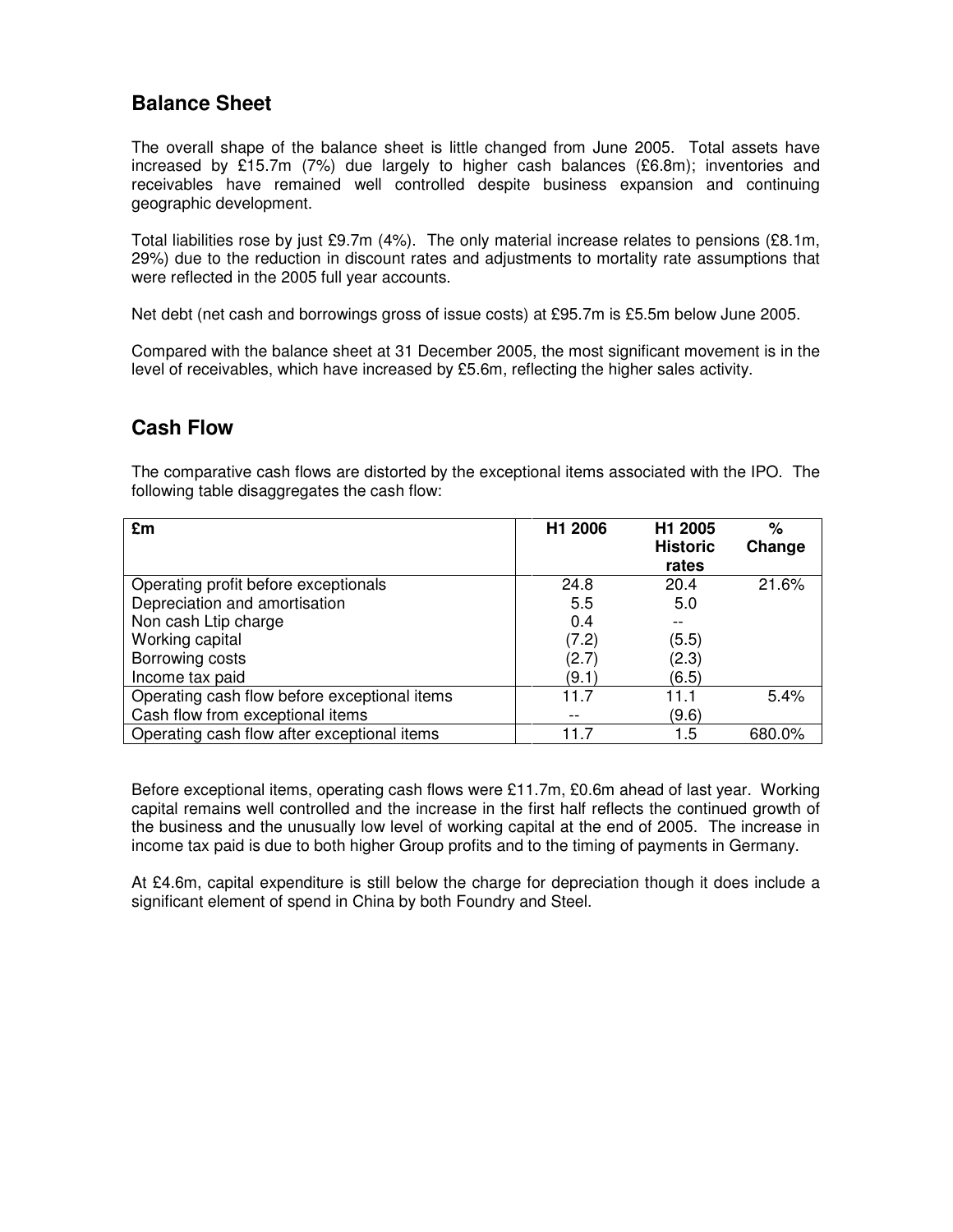# **Dividend**

The directors have declared an interim dividend of 1.54 pence, 10% higher than the 2005 interim dividend. The dividend will be paid on 22 November 2006 to shareholders on the register at the close of business on 20 October 2006.

# **Outlook**

Foseco has delivered strong results for the first half of 2006 and we continue to pursue our strategy of developing our position in the mature markets and expanding geographically as markets become attractive.

In Foundry, the view of the order book is limited but further growth is anticipated; the outlook for the capital goods market remains positive and little change is expected in the global automotive market.

The markets for the Steel business remain stable and we anticipate further progress in the second half of the year.

We expect to make further progress for the Group as a whole in the second half of the year assuming that there is no deterioration in global trading conditions, although the relative strength of sterling, if maintained, will impact the translation of the full year results.

Danny Rosenkranz Chairman

13 September 2006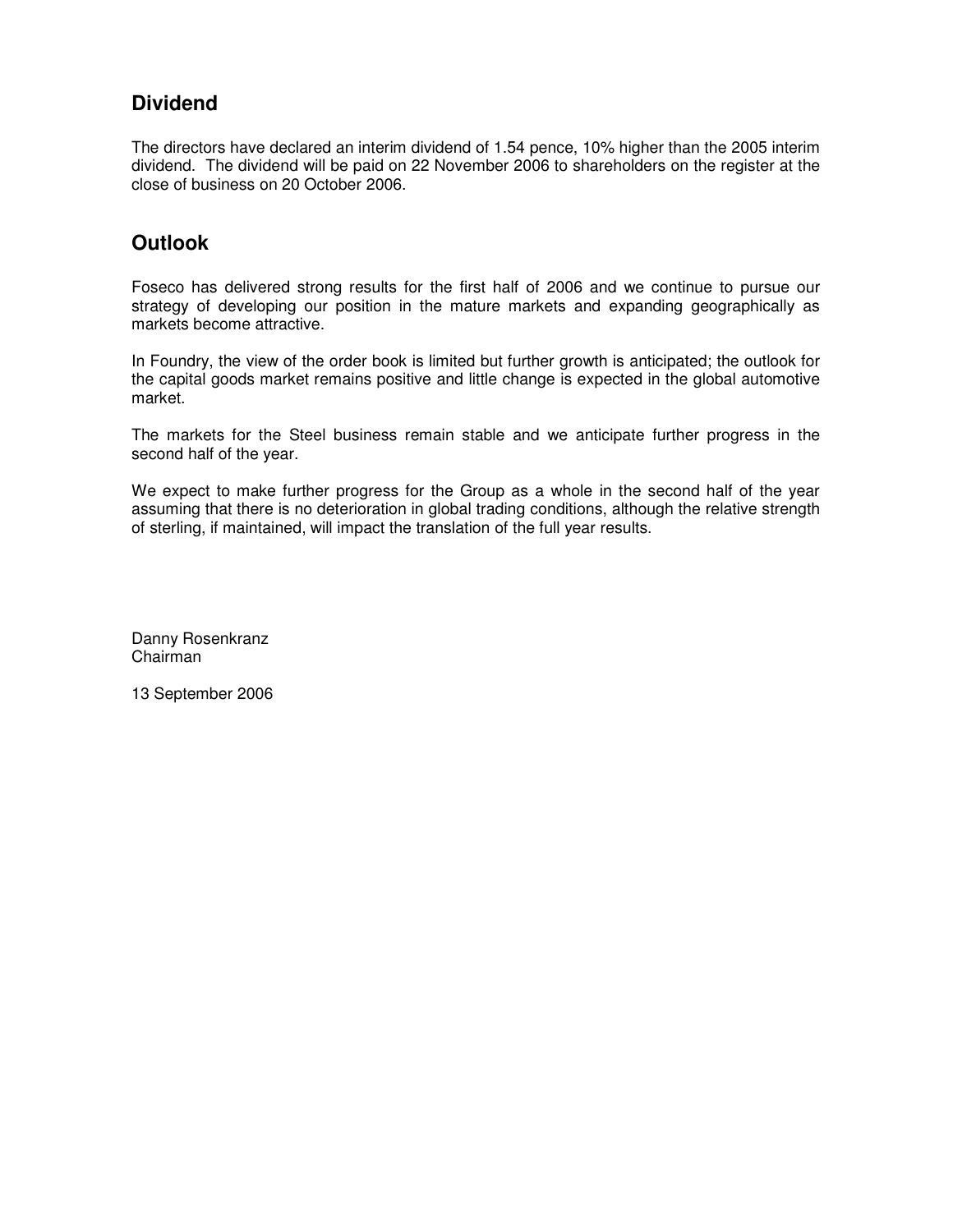# **Forward-looking Statements**

Certain statements in this announcement are forward-looking statements. By their nature, forward-looking statements involve a number of risks, uncertainties or assumptions that could cause actual results or events to differ materially from those expressed or implied by the forward-looking statements. These risks, uncertainties or assumptions could adversely affect the outcome and financial effects of the plans and events described herein. Forward-looking statements contained in this announcement regarding past trends or activities should not be taken as a representation that such trends or activities will continue in the future. You should not place undue reliance on forward-looking statements, which speak as only of the date of this announcement.

The Company is under no obligation to update or keep current the forward-looking statements contained in this announcement or to correct any inaccuracies which may become apparent in such forward-looking statements.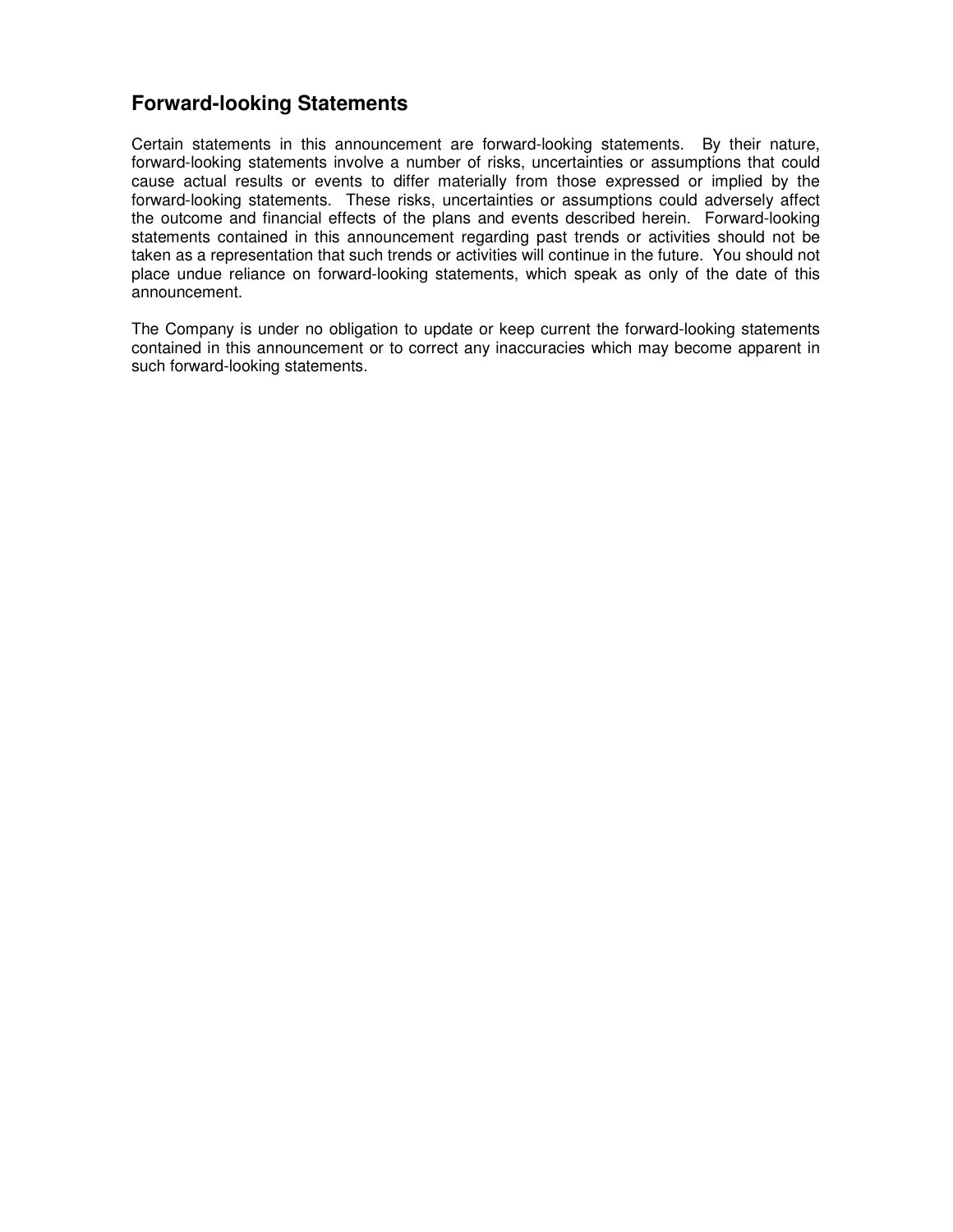# **Independent Review Report to Foseco plc**

### **Introduction**

We have been instructed by the Company to review the financial information for the six months ended 30 June 2006 which comprises Consolidated Income Statement, Consolidated Balance Sheet, Consolidated Cash Flow Statement, Consolidated Statement of Recognised Income and Expense, and the related notes 1 to 9. We have read the other information contained in the interim report and considered whether it contains any apparent misstatements or material inconsistencies with the financial information.

This report is made solely to the Company in accordance with guidance contained in Bulletin 1999/4 'Review of interim financial information' issued by the Auditing Practices Board. To the fullest extent permitted by law, we do not accept or assume responsibility to anyone other than the Company, for our work, for this report, or for the conclusions we have formed.

### **Directors' responsibilities**

The interim report, including the financial information contained therein, is the responsibility of, and has been approved by, the directors. The directors are responsible for preparing the interim report in accordance with the Listing Rules of the Financial Services Authority which require that the accounting policies and presentation applied to the interim figures should be consistent with those applied in preparing the preceding annual accounts except where any changes, and the reasons for them, are disclosed.

### **Review work performed**

We conducted our review in accordance with guidance contained in Bulletin 1999/4 'Review of interim financial information' issued by the Auditing Practices Board for use in the United Kingdom. A review consists principally of making enquiries of group management and applying analytical procedures to the financial information and underlying financial data, and based thereon, assessing whether the accounting policies and presentation have been consistently applied, unless otherwise disclosed. A review excludes audit procedures such as tests of controls and verification of assets, liabilities and transactions. It is substantially less in scope than an audit performed in accordance with International Standards on Auditing (UK and Ireland) and therefore provides a lower level of assurance than an audit. Accordingly we do not express an audit opinion on the financial information.

### **Review conclusion**

On the basis of our review we are not aware of any material modifications that should be made to the financial information as presented for the six months ended 30 June 2006.

**Ernst & Young LLP**  Birmingham 13 September 2006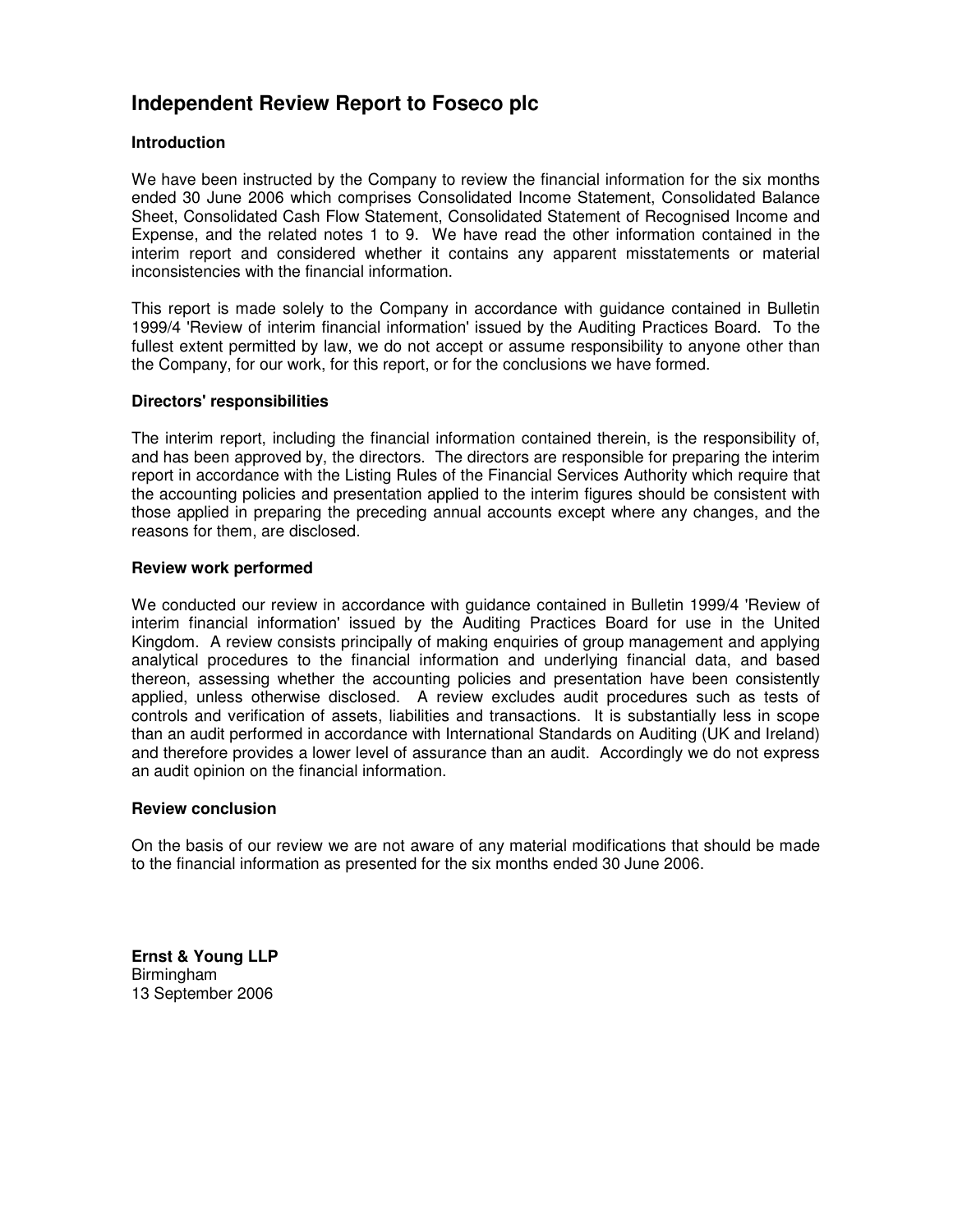# **Consolidated Income Statement**

**for the six months ended 30 June 2006** 

|                                                                                                                                       |                         |                         | (Unaudited)                                    |                         |                  | (Unaudited)                      |                  |                         | (Audited)                                            |                         |
|---------------------------------------------------------------------------------------------------------------------------------------|-------------------------|-------------------------|------------------------------------------------|-------------------------|------------------|----------------------------------|------------------|-------------------------|------------------------------------------------------|-------------------------|
|                                                                                                                                       |                         |                         | Six months ended 30 June<br>2006               |                         |                  | Six months ended 30 June<br>2005 |                  |                         | Year ended 31 December 2005                          |                         |
|                                                                                                                                       |                         | <b>Before</b><br>excep- | Excep-                                         |                         | Before<br>excep- | Excep-                           |                  | <b>Before</b><br>excep- | Excep-                                               |                         |
|                                                                                                                                       |                         | tional<br>items         | tional<br>items                                | Total                   | tional<br>items  | tional<br>items                  | Total            | tional<br>items         | tional<br>items                                      | Total                   |
|                                                                                                                                       | Note                    | £m                      | £m                                             | £m                      | £m               | £m                               | £m               | £m                      | £m                                                   | £m                      |
| Continuing<br>operations                                                                                                              |                         |                         |                                                |                         |                  |                                  |                  |                         |                                                      |                         |
| Revenue<br>Cost of sales                                                                                                              | 3                       | 210.2<br>(132.3)        | $\qquad \qquad \blacksquare$<br>$\blacksquare$ | 210.2<br>(132.3)        | 190.4<br>(121.4) | $\overline{a}$<br>$\overline{a}$ | 190.4<br>(121.4) | 376.8<br>(241.2)        | $\overline{\phantom{a}}$<br>$\overline{\phantom{a}}$ | 376.8<br>(241.2)        |
| Gross profit<br>Distribution costs                                                                                                    |                         | 77.9<br>(9.6)           | $\blacksquare$                                 | 77.9<br>(9.6)           | 69.0<br>(8.0)    | $\overline{a}$                   | 69.0<br>(8.0)    | 135.6<br>(16.0)         |                                                      | 135.6<br>(16.0)         |
| Administration<br>expenses                                                                                                            | 5                       | (43.5)                  | $\blacksquare$                                 | (43.5)                  | (40.6)           | (4.1)                            | (44.7)           | (79.7)                  | (3.8)                                                | (83.5)                  |
| Group operating<br>profit                                                                                                             |                         | 24.8                    | ٠                                              | 24.8                    | 20.4             |                                  | 16.3             | 39.9                    |                                                      | 36.1                    |
| Finance costs                                                                                                                         | 3<br>6                  | (3.1)                   | $\blacksquare$                                 | (3.1)                   | (3.0)            | (4.1)<br>(3.3)                   | (6.3)            | (6.1)                   | (3.8)<br>(3.4)                                       | (9.5)                   |
| Finance income<br>Profit on ordinary                                                                                                  | 6                       | 0.3                     | $\blacksquare$                                 | 0.3                     | 0.2              | $\overline{\phantom{a}}$         | 0.2              | 0.5                     | $\overline{\phantom{a}}$                             | 0.5                     |
| activities before<br>taxation                                                                                                         |                         | 22.0                    |                                                | 22.0                    | 17.6             | (7.4)                            | 10.2             | 34.3                    | (7.2)                                                | 27.1                    |
| Taxation: UK<br><b>Taxation: Overseas</b>                                                                                             |                         | ٠<br>(8.7)              | ä,                                             | (8.7)                   | (6.9)            |                                  |                  |                         |                                                      |                         |
| Profit for the                                                                                                                        |                         |                         |                                                |                         |                  | (0.5)                            | (7.4)            | (13.0)                  | (0.4)                                                | (13.4)                  |
| period from<br>continuing<br>operations                                                                                               |                         | 13.3                    |                                                | 13.3                    | 10.7             | (7.9)                            | 2.8              | 21.3                    | (7.6)                                                | 13.7                    |
|                                                                                                                                       |                         |                         |                                                |                         |                  |                                  |                  |                         |                                                      |                         |
| <b>Discontinued</b><br>operations<br>Net profit/(loss) for<br>the period from<br>discontinued                                         | $\overline{\mathbf{4}}$ | 0.1                     | ä,                                             | 0.1                     |                  |                                  |                  | (0.1)                   |                                                      |                         |
| operations                                                                                                                            |                         |                         |                                                |                         |                  |                                  |                  |                         |                                                      | (0.1)                   |
| Profit for the<br>period                                                                                                              |                         | 13.4                    | ٠                                              | 13.4                    | 10.7             | (7.9)                            | 2.8              | 21.2                    | (7.6)                                                | 13.6                    |
| Attributable to:<br>Equity holders of the<br>parent                                                                                   |                         | 13.0                    | -                                              | 13.0                    | 10.3             | (7.9)                            | 2.4              | 20.3                    | (7.6)                                                | 12.7                    |
| Minority interests                                                                                                                    |                         | 0.4                     |                                                | 0.4                     | 0.4              |                                  | 0.4              | 0.9                     |                                                      | 0.9                     |
|                                                                                                                                       |                         | 13.4                    | $\blacksquare$                                 | 13.4                    | 10.7             | (7.9)                            | 2.8              | 21.2                    | (7.6)                                                | 13.6                    |
| Earnings per share<br>- basic and diluted<br>for profit for the<br>period<br>- basic and diluted<br>for profit for the<br>period from | 7                       |                         |                                                | 7.7p                    |                  |                                  | 1.4p             |                         |                                                      | 7.5p                    |
| continuing<br>operations                                                                                                              | 7                       | 7.7p                    |                                                | 7.7p                    | 6.1p             | (4.7p)                           | 1.4p             | 12.1p                   | (4.5p)                                               |                         |
|                                                                                                                                       |                         |                         |                                                |                         |                  |                                  |                  |                         |                                                      | 7.6p                    |
| <b>Dividends</b><br>- declared and paid<br>- pence per share<br>- total amount £m<br>- proposed and not<br>yet paid                   | 8                       |                         |                                                | 3.1 <sub>p</sub><br>5.2 |                  |                                  |                  |                         |                                                      | 1.4p<br>$2.4\,$         |
| (not recognised as a<br>liability as at the<br>balance sheet date)<br>- pence per share<br>- total amount £m                          | 8                       |                         |                                                | 1.54p<br>2.6            |                  |                                  | 1.4p<br>2.4      |                         |                                                      | 3.1 <sub>p</sub><br>5.2 |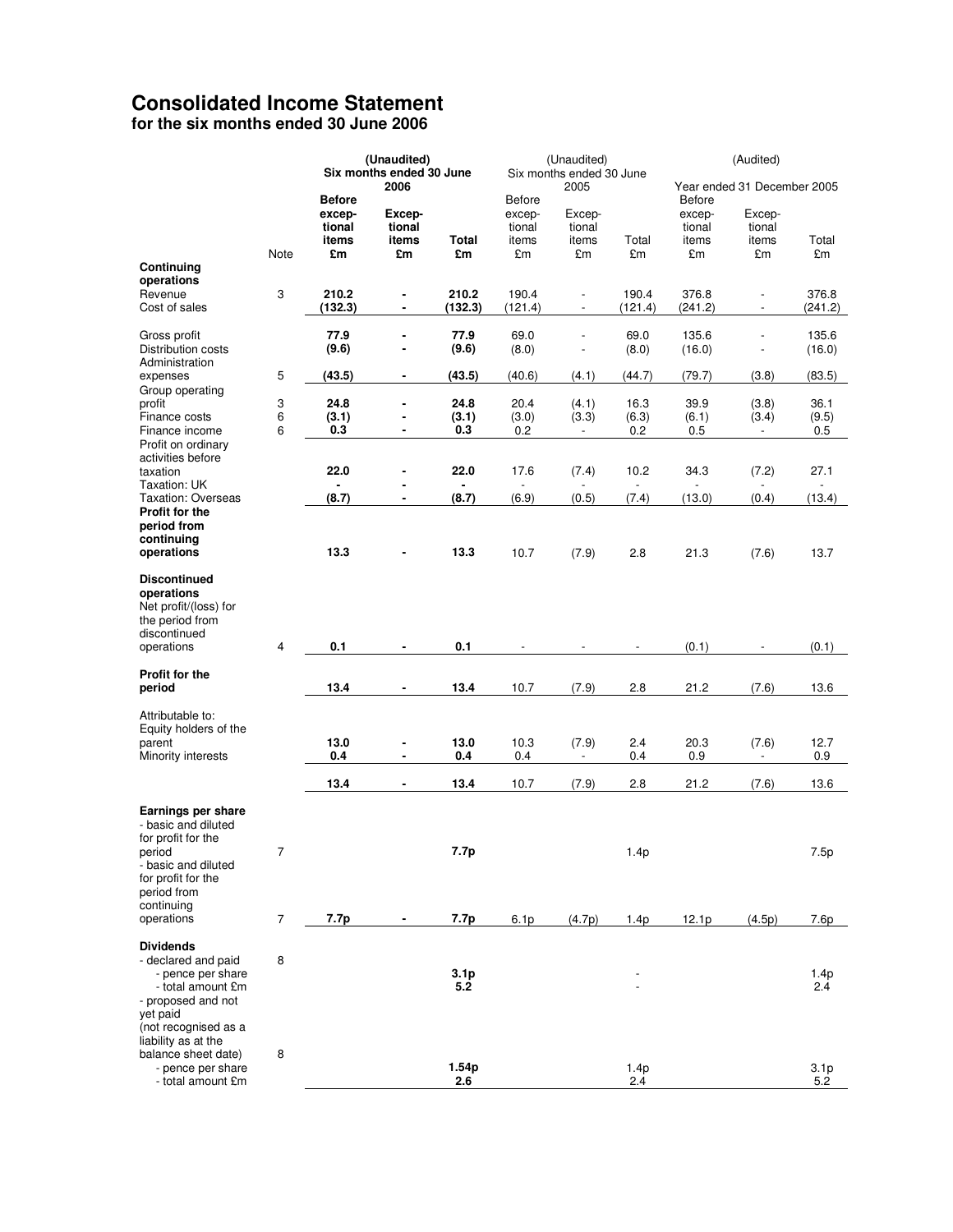# **Consolidated Balance Sheet**

**at 30 June 2006** 

|                                       |      | (Unaudited) | (Unaudited) | (Audited)   |
|---------------------------------------|------|-------------|-------------|-------------|
|                                       |      | 30 June     | 30 June     | 31 December |
|                                       |      | 2006        | 2005        | 2005        |
|                                       | Note | £m          | £m          | £m          |
| <b>Assets</b>                         |      |             |             |             |
| <b>Non-current assets</b>             |      |             |             |             |
| Property, plant and equipment         |      | 77.4        | 74.8        | 79.8        |
| Intangible assets                     |      | 24.4        | 24.7        | 24.6        |
| Available-for-sale financial assets   |      | 0.1         | 0.1         | 0.1         |
| Deferred taxation assets              |      | 0.7         | 2.0         | 1.5         |
|                                       |      | 102.6       | 101.6       | 106.0       |
| <b>Current assets</b>                 |      |             |             |             |
| Inventories                           |      | 41.6        | 38.1        | 40.9        |
| Trade and other receivables           |      | 85.7        | 83.4        | 80.1        |
| Other financial assets                |      | 2.3         | 0.2         | 0.7         |
| Cash and short term deposits          |      | 22.3        | 15.5        | 23.2        |
|                                       |      | 151.9       | 137.2       | 144.9       |
| <b>Total assets</b>                   |      | 254.5       | 238.8       | 250.9       |
|                                       |      |             |             |             |
| <b>Equity and liabilities</b>         |      |             |             |             |
| <b>Issued capital</b>                 |      | 0.1         | 0.1         | 0.1         |
| Own shares held                       |      | (2.0)       |             | (1.0)       |
| Share premium                         |      | 0.1         | 0.1         | 0.1         |
| Capital redemption reserve            |      | 0.7         | 0.7         | 0.7         |
| Foreign currency translation reserve  |      | 0.9         | 3.3         | 5.1         |
| Hedge accounting reserve              |      | 1.7         | 0.2         | 0.5         |
| Retained earnings                     |      | 11.9        | 2.5         | 3.7         |
|                                       | 8    | 13.4        | 6.9         | 9.2         |
| Minority interests                    | 8    | 2.7         | 3.2         | 3.6         |
| <b>Total equity</b>                   |      | 16.1        | 10.1        | 12.8        |
|                                       |      |             |             |             |
| <b>Non-current liabilities</b>        |      |             |             |             |
| Interest-bearing loans and borrowings |      | 110.7       | 110.9       | 111.3       |
| Other long term liabilities           |      | 3.7         | 4.0         | 3.9         |
| Provisions                            |      | 3.7         | 4.5         | 3.5         |
| Deferred taxation liabilities         |      | 4.1         | 4.4         | 4.5         |
| Pensions                              |      | 36.2        | 28.1        | 35.9        |
|                                       |      | 158.4       | 151.9       | 159.1       |
| <b>Current liabilities</b>            |      |             |             |             |
| Trade and other payables              |      | 65.3        | 64.8        | 65.3        |
| Interest-bearing loans and borrowings |      | 6.0         | 4.4         | 4.7         |
| Income taxation payable               |      | 7.3         | 7.2         | 7.4         |
| Provisions                            |      | 1.4         | 0.4         | 1.6         |
|                                       |      | 80.0        | 76.8        | 79.0        |
| <b>Total liabilities</b>              |      | 238.4       | 228.7       | 238.1       |
| <b>Total equity and liabilities</b>   |      | 254.5       | 238.8       | 250.9       |
|                                       |      |             |             |             |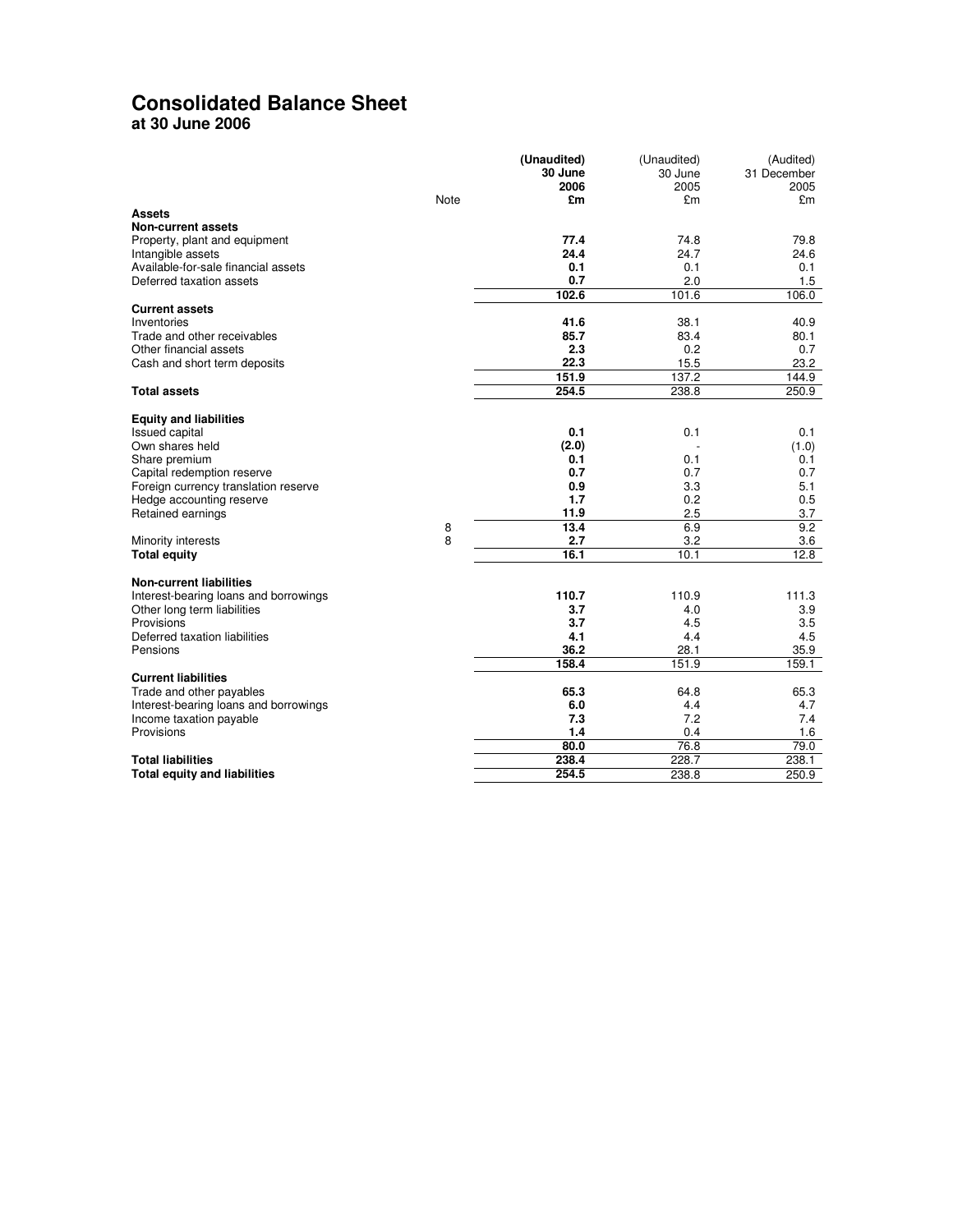## **Consolidated Cash Flow Statement**

**for the six months ended 30 June 2006** 

|                                                                           |      | (Unaudited)      |        | (Unaudited)      |        | (Audited)     |        |
|---------------------------------------------------------------------------|------|------------------|--------|------------------|--------|---------------|--------|
|                                                                           |      | Six months ended |        |                  |        | Year<br>ended |        |
|                                                                           |      | 30 June          |        | Six months ended |        | 31 December   |        |
|                                                                           |      | 2006             |        | 30 June<br>2005  |        | 2005          |        |
|                                                                           | Note | £m               | £m     | £m               | £m     | £m            | £m     |
|                                                                           |      |                  |        |                  |        |               |        |
| Cash flows from operating activities                                      |      |                  |        |                  |        |               |        |
| Group operating profit                                                    |      |                  | 24.8   |                  | 16.3   |               | 36.1   |
| Depreciation                                                              |      | 5.2              |        | 4.7              |        | 9.5           |        |
| Amortisation of intangible assets                                         |      | 0.3              |        | 0.3              |        | 0.6           |        |
| Non-cash charge for the Group long term<br>incentive plan ("Ltip")        |      | 0.4              |        |                  |        | 0.4           |        |
| Non-cash movements                                                        |      |                  | 5.9    |                  | 5.0    |               | 10.5   |
| Increase in inventories                                                   |      | (2.3)            |        | (2.9)            |        | (4.5)         |        |
| Increase in trade and other receivables                                   |      | (7.4)            |        | (7.2)            |        | (1.4)         |        |
|                                                                           |      |                  |        |                  |        |               |        |
| Increase in trade and other payables and<br>provisions                    |      | 2.5              |        | 0.6              |        |               |        |
| Loss / (profit) on disposals of property, plant and                       |      |                  |        |                  |        |               |        |
| equipment                                                                 |      |                  |        | 0.1              |        | (0.3)         |        |
| Interest paid                                                             | 6    | (2.7)            |        | (3.9)            |        | (6.7)         |        |
| Income taxation paid                                                      |      | (9.1)            |        | (6.5)            |        | (12.7)        |        |
|                                                                           |      |                  |        |                  |        |               |        |
| Cash movements                                                            |      |                  | (19.0) |                  | (19.8) |               | (25.6) |
| Net cash flows from operating activities                                  |      |                  | 11.7   |                  | 1.5    |               | 21.0   |
| Cash flows from investing activities                                      |      |                  |        |                  |        |               |        |
| Proceeds from sale of property, plant and                                 |      |                  |        |                  |        |               |        |
| equipment                                                                 |      |                  |        | 0.1              |        | 0.3           |        |
| Purchase of property, plant and equipment                                 |      | (4.6)            |        | (3.7)            |        | (10.9)        |        |
| Interest received<br>Net cash flows from investing activities             |      | 0.3              | (4.3)  | 0.2              |        | 0.5           | (10.1) |
|                                                                           |      |                  |        |                  | (3.4)  |               |        |
| Cash flows from financing activities                                      |      |                  |        |                  |        |               |        |
| Purchase of own shares                                                    | 8    | (1.0)            |        | (12.7)           |        | (13.7)        |        |
| Return of capital                                                         |      |                  |        | (23.1)           |        | (23.1)        |        |
| Proceeds on placement of own shares                                       |      |                  |        | 0.2              |        | 0.2           |        |
| Issue costs of new long term loans                                        |      |                  |        | (1.4)            |        | (1.7)         |        |
| New borrowings                                                            |      | 1.2              |        | 115.0            |        | 115.2         |        |
| Repayment of borrowings                                                   |      | (1.2)            |        | (75.9)           |        | (77.9)        |        |
| Finance lease payments                                                    |      | (0.4)            |        | (0.5)            |        | (0.6)         |        |
| Dividends paid to minority interests                                      |      | (1.0)            |        | (0.5)            |        | (0.7)         |        |
| Equity dividends                                                          | 8    | (5.2)            |        |                  |        |               |        |
| Distribution to shareholders                                              | 8    |                  |        |                  |        | (2.4)         |        |
| Net cash flows from financing activities                                  |      |                  | (7.6)  |                  | 1.1    |               | (4.7)  |
| Net (decrease) / increase in cash and cash                                |      |                  |        |                  |        |               |        |
| equivalents                                                               |      |                  | (0.2)  |                  | (0.8)  |               | 6.2    |
| Exchange differences                                                      |      |                  | (0.9)  |                  |        |               | 0.8    |
| Cash and cash equivalents at 1 January                                    |      |                  | 22.8   |                  | 15.8   |               | 15.8   |
| Cash and cash equivalents at the end of the                               |      |                  |        |                  |        |               |        |
| period                                                                    |      |                  | 21.7   |                  | 15.0   |               | 22.8   |
| Cash and cash equivalents are presented<br>in the balance sheet as:       |      |                  |        |                  |        |               |        |
| Cash and short term deposits                                              |      |                  | 22.3   |                  | 15.5   |               | 23.2   |
| Bank overdrafts (within current interest-bearing<br>loans and borrowings) |      |                  | (0.6)  |                  | (0.5)  |               | (0.4)  |
|                                                                           |      |                  | 21.7   |                  | 15.0   |               | 22.8   |
|                                                                           |      |                  |        |                  |        |               |        |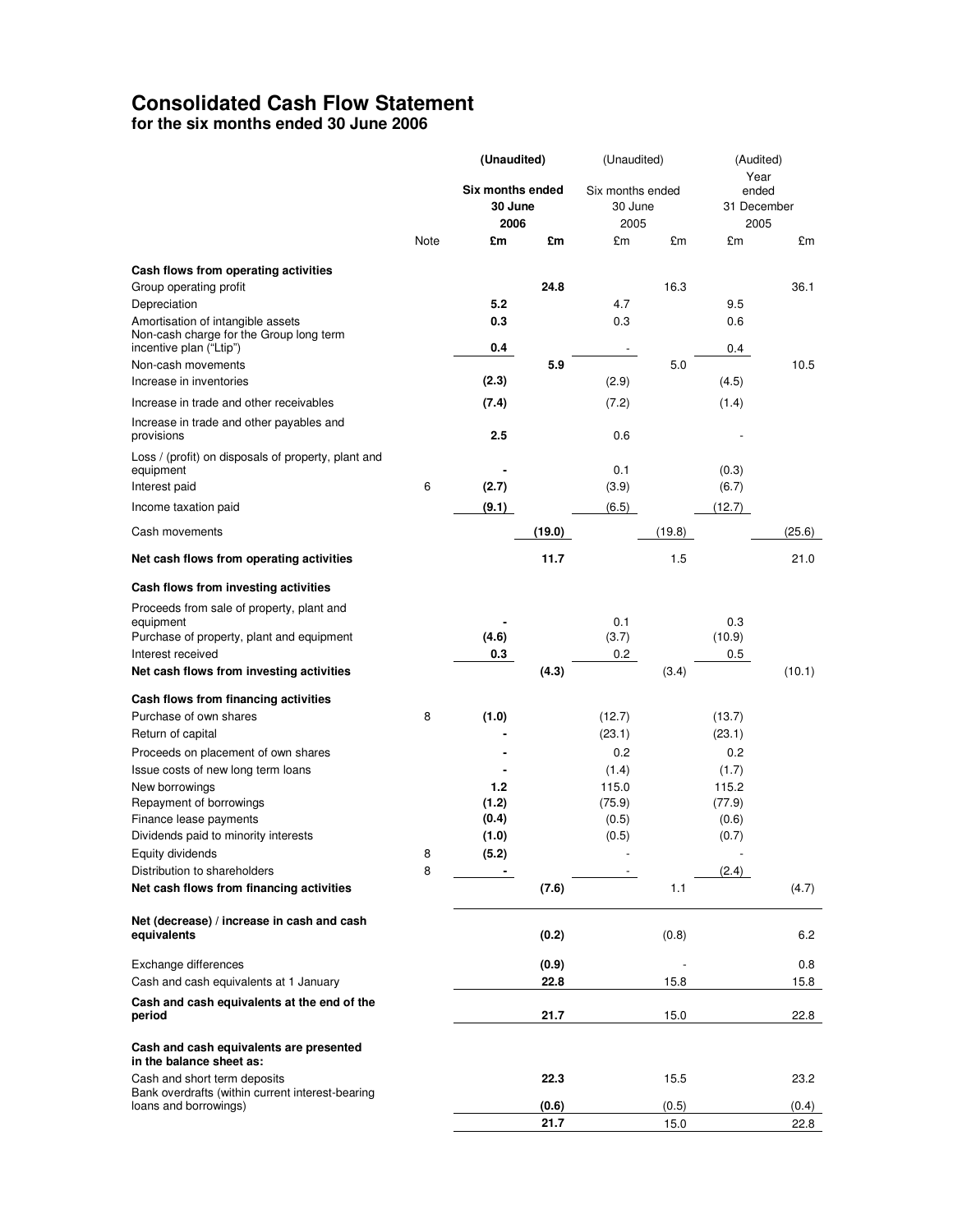# **Consolidated Statement Of Recognised Income and Expense**

**for the six months ended 30 June 2006** 

|                                                    | (Unaudited)<br>Six months<br>ended<br>30 June<br>2006 | (Unaudited)<br>Six months<br>ended<br>30 June<br>2005 | (Audited)<br>Year<br>ended<br>31 December<br>2005 |
|----------------------------------------------------|-------------------------------------------------------|-------------------------------------------------------|---------------------------------------------------|
|                                                    | £m                                                    | £m                                                    | £m                                                |
| Net gain on hedge of net investments               |                                                       | 1.3                                                   | 0.9                                               |
| Currency translation adjustments                   | (4.5)                                                 | 1.8                                                   | 4.1                                               |
| Cash flow hedges taken to equity                   | 1.6                                                   | 0.3                                                   | 0.7                                               |
| Cash flow hedge losses removed from equity         |                                                       |                                                       | 0.1                                               |
| Deferred taxation on cash flow hedges              | (0.4)                                                 |                                                       | (0.2)                                             |
| Actuarial adjustments on pension liabilities       |                                                       |                                                       | (6.7)                                             |
| Deferred taxation on pension liabilities           |                                                       |                                                       | (0.1)                                             |
| Net income recognised directly in equity           | (3.3)                                                 | 3.4                                                   | (1.2)                                             |
| Profit for the period                              | 13.4                                                  | 2.8                                                   | 13.6                                              |
| Total recognised income and expense for the period | 10.1                                                  | 6.2                                                   | 12.4                                              |
| Attributable to:                                   |                                                       |                                                       |                                                   |
| Equity holders of the parent                       | 10.0                                                  | 5.6                                                   | 11.2                                              |
| Minority interests                                 | 0.1                                                   | 0.6                                                   | 1.2                                               |
|                                                    | 10.1                                                  | 6.2                                                   | 12.4                                              |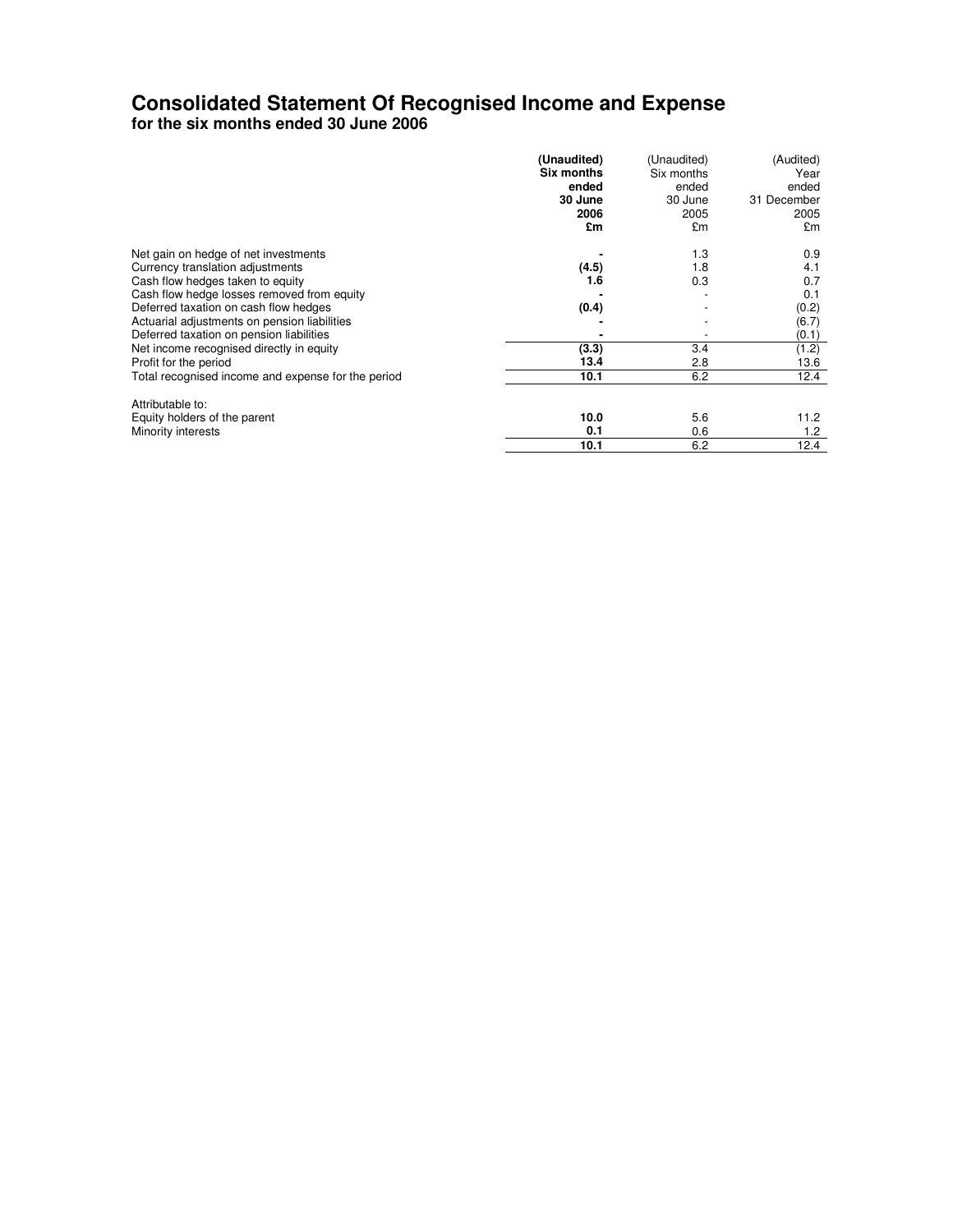### **Notes to the Consolidated Financial Statements For the six months ended 30 June 2006**

### **1 Authorisation of financial statements**

Foseco plc is a public limited company incorporated and domiciled in England whose shares are publicly traded. The principal activities of the Group are described in note 3.

The interim consolidated financial statements of Foseco plc for the six months ended 30 June 2006 were authorised in accordance with a resolution of the directors on 13 September 2006.

### **2 Accounting policies**

The accounting policies and methods of computation adopted in the preparation of the interim consolidated financial statements are consistent with those followed in the preparation of the Group's annual financial statements for the year ended 31 December 2005.

The interim consolidated financial statements do not include all the information and disclosures required in the annual financial statements, and should be read in conjunction with the Group's annual financial statements as at 31 December 2005.

From a legal perspective, Foseco plc acquired Foseco (Jersey) Limited in May 2005. However, as Foseco (Jersey) Limited had the power to govern the financial and operating activities of its legal parent at the date of the acquisition, the transaction was accounted for as a "reverse acquisition" in accordance with IFRS 3. As a consequence of this the balance sheet presented shows the share capital of Foseco (Jersey) Limited rather than the share capital issued by Foseco plc.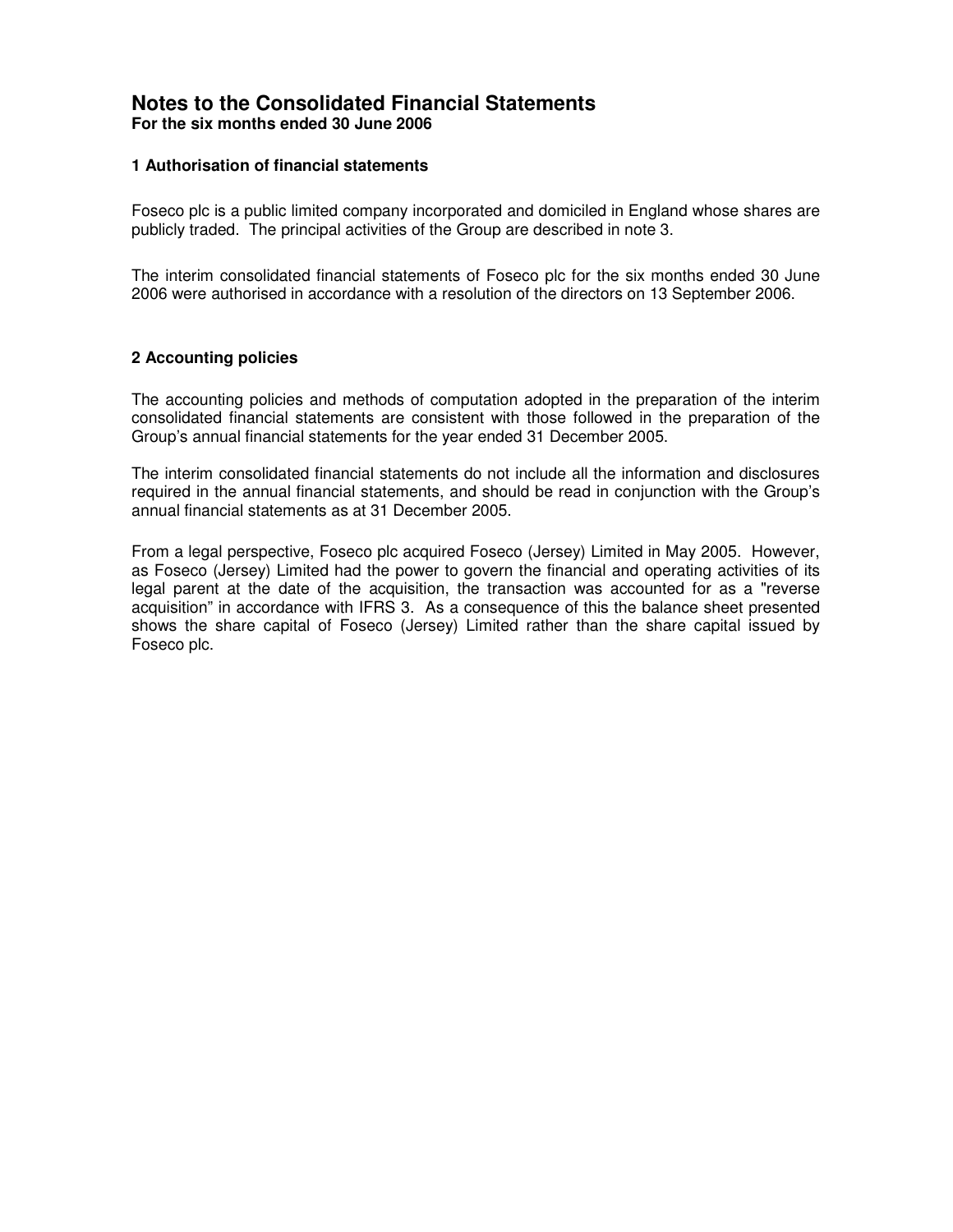### **3 Segmental analysis**

The Group's primary reporting format is business segments. The operating businesses are organised and managed separately according to the nature of the products and services provided, with each segment representing a strategic business unit that offers different products and serves different markets.

The foundry segment ("Foundry") is a supplier of technical product and service solutions to the foundry industry.

The steel mills ("Steel") segment provides high performance consumables and services to the steel-making industry.

Transfer prices between business segments are set on an arm's length basis in a manner similar to transactions with third parties.

The following table presents revenue and profit information regarding the Group's business segments.

|                         |                                           | Six months ended<br>30 June 2006 |       |       | Six months ended<br>30 June 2005 |       | Year ended<br>31 December 2005 |
|-------------------------|-------------------------------------------|----------------------------------|-------|-------|----------------------------------|-------|--------------------------------|
|                         |                                           | £m                               | £m    | £m    | £m                               | £m    | £m                             |
| Revenue                 |                                           |                                  |       |       |                                  |       |                                |
| Foundry                 | Segment revenue                           | 169.3                            |       | 154.4 |                                  | 305.2 |                                |
|                         | Sales between businesses                  | (0.7)                            |       | (0.9) |                                  | (1.0) |                                |
|                         | Revenue                                   |                                  | 168.6 |       | 153.5                            |       | 304.2                          |
| Steel                   | Segment revenue                           | 41.7                             |       | 37.4  |                                  | 72.9  |                                |
|                         | Sales between businesses                  | (0.1)                            |       | (0.5) |                                  | (0.3) |                                |
|                         | Revenue                                   |                                  | 41.6  |       | 36.9                             |       | 72.6                           |
| Continuing operations   |                                           |                                  | 210.2 |       | 190.4                            |       | 376.8                          |
|                         | Operating profit before exceptional items |                                  |       |       |                                  |       |                                |
| Foundry                 |                                           |                                  | 25.2  |       | 20.1                             |       | 41.4                           |
| <b>Steel</b>            |                                           |                                  | 1.8   |       | 2.1                              |       | 2.4                            |
| Unallocated expenses    |                                           |                                  | (2.2) |       | (1.8)                            |       | (3.9)                          |
| Continuing operations   |                                           |                                  | 24.8  |       | 20.4                             |       | 39.9                           |
| <b>Segment result</b>   |                                           |                                  |       |       |                                  |       |                                |
| Foundry                 |                                           |                                  | 25.2  |       | 20.0                             |       | 41.6                           |
| Steel                   |                                           |                                  | 1.8   |       | 2.1                              |       | 2.4                            |
| Unallocated expenses    |                                           |                                  | (2.2) |       | (5.8)                            |       | (7.9)                          |
| Continuing operations   |                                           |                                  | 24.8  |       | 16.3                             |       | 36.1                           |
| Discontinued operations |                                           |                                  | 0.2   |       |                                  |       |                                |
| Total operations        |                                           |                                  | 25.0  |       | 16.3                             |       | 36.1                           |

Discontinued operations in the period ended 30 June 2006 represent release of provisions relating to the Fosbel joint venture, which would previously have been disclosed as a discrete business segment.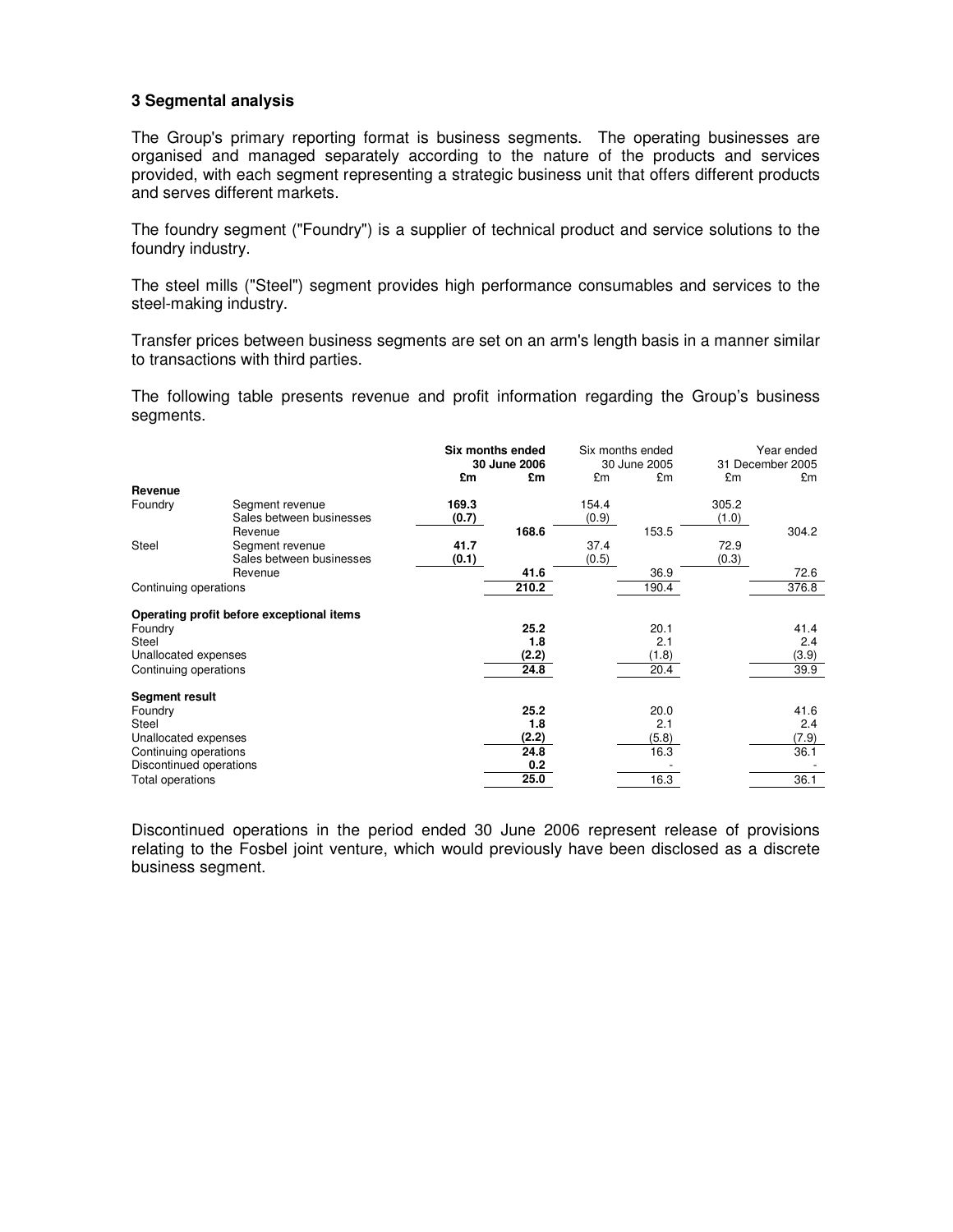### **4 Discontinued operations**

|                                                                                                                  | Six months<br>ended<br>30 June<br>2006<br>£m | Six months<br>ended<br>30 June<br>2005<br>£m | Year<br>ended<br>31 December<br>2005<br>£m |
|------------------------------------------------------------------------------------------------------------------|----------------------------------------------|----------------------------------------------|--------------------------------------------|
| Profit before taxation from discontinued activities<br>Taxation                                                  | 0.2<br>(0.1)                                 |                                              | (0.1)                                      |
| Net profit/(loss) for the period from discontinued operations                                                    | 0.1                                          |                                              | (0.1)                                      |
| Basic and diluted earnings per share for profit for the period<br>from discontinued operations (pence per share) | 0.1 <sub>p</sub>                             |                                              | (0.1)p                                     |

Discontinued operations during the periods shown represent charges and releases of provisions arising from the sale of the Chem-Trend business (in 2004) and Fosbel joint venture (in 2003).

### **5 Exceptional items before interest and taxation**

|                                                    | Note | Six months<br>ended<br>30 June<br>2006<br>£m | Six months<br>ended<br>30 June<br>2005<br>£m | Year<br>ended<br>31 December<br>2005<br>£m |
|----------------------------------------------------|------|----------------------------------------------|----------------------------------------------|--------------------------------------------|
| Listing costs                                      | a)   |                                              | 3.8                                          | 3.8                                        |
| Silica indemnity settlement                        | b    |                                              | 1.8                                          | 1.8                                        |
| Release of TURBOSTOP <sup>™</sup> provision        | C)   |                                              | (0.9)                                        | (0.9)                                      |
| Release of accruals relating to attempted disposal | d)   |                                              | (0.7)                                        | (0.7)                                      |
| Relocation of European manufacturing facilities    | e    |                                              | 0.1                                          | 0.1                                        |
| Profit on sale of property, plant and equipment    |      |                                              |                                              | (0.3)                                      |
| Loss before interest and taxation                  |      |                                              | 4.1                                          | 3.8                                        |

Certain items of income and expense have been classified as exceptional in these financial statements due to their size, incidence or non-recurring nature:

- a) Listing costs represent professional fees and other expenses incurred to facilitate the admission of the Company to The London Stock Exchange during 2005.
- b) The Group renegotiated the terms of an indemnity agreement with Burmah Castrol plc in respect of asbestos-related claims so as to include silica-related claims within its ambit in consideration of a payment of £4.25 million. The Group already held a provision of £2.5 million in respect of these claims, which was fully utilised by this payment, and the excess of £1.75 million was charged as an exceptional item during 2005.
- c) Provision had been made for diminution in the value of the TURBOSTOP™ business sector. This provision was reassessed and released during 2005.
- d) Costs accrued during 2004 relating to the attempted disposal of the Group could only be estimated, as the attempted disposal was undertaken in the final quarter of 2004, and included compensatory amounts for advisors who had worked on success-based fees. These over-accrued amounts were released during 2005.
- e) Manufacturing facilities in Spain have been rationalised, resulting in costs associated with the transfer of these facilities during 2005.
- f) The profit on sale of fixed assets in 2005 principally arose from the sale of a surplus site in Spain.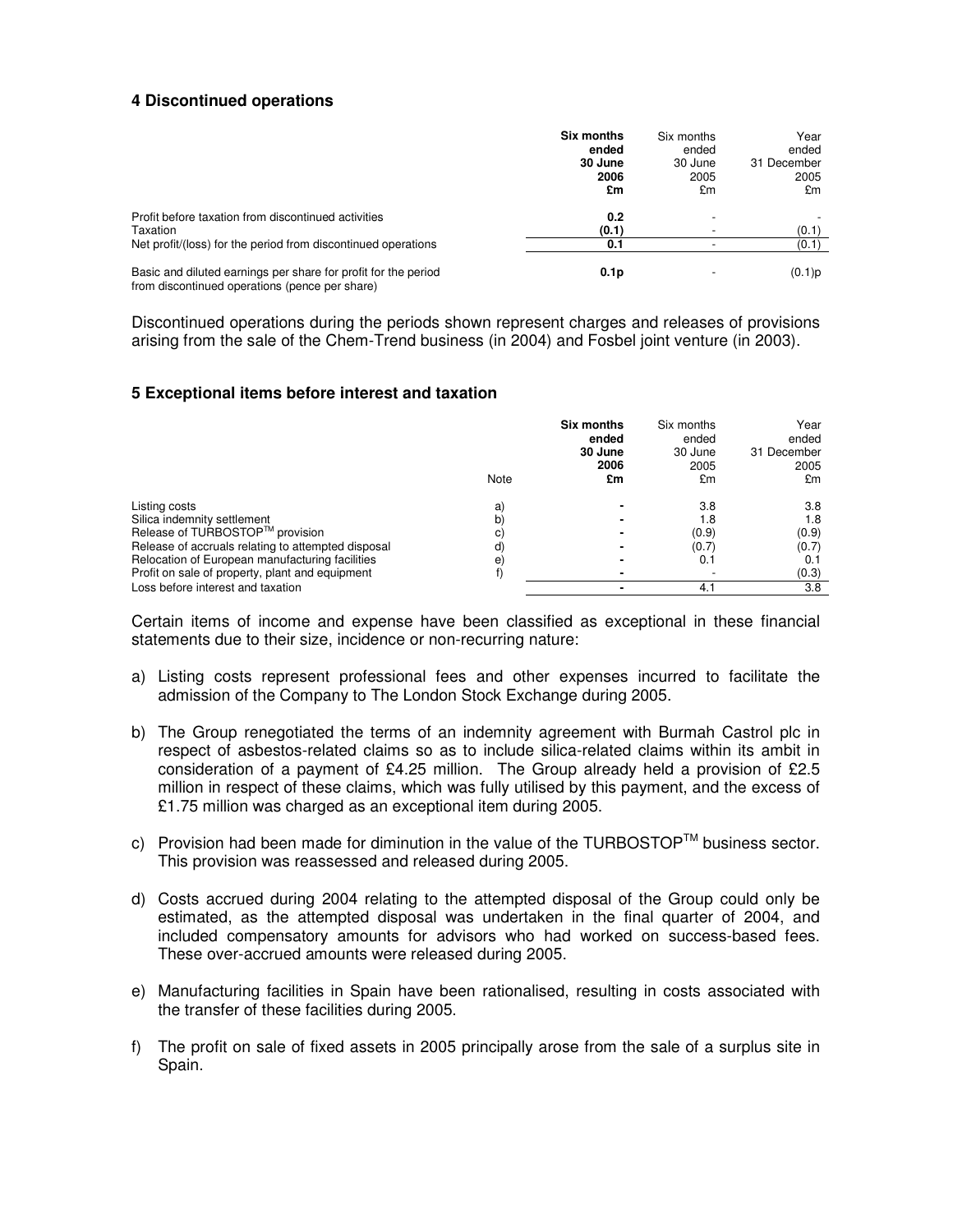#### **6 Finance costs and income**

|                                                                                     |      | <b>Six months</b><br>ended<br>30 June<br>2006 | Six months<br>ended<br>30 June<br>2005 | Year<br>ended<br>31 December<br>2005 |
|-------------------------------------------------------------------------------------|------|-----------------------------------------------|----------------------------------------|--------------------------------------|
|                                                                                     | Note | £m                                            | £m                                     | £m                                   |
| <b>Finance costs</b>                                                                |      |                                               |                                        |                                      |
| Profit and loss account                                                             |      |                                               |                                        |                                      |
| Interest on borrowings                                                              |      | 2.7                                           | 2.3                                    | 5.0                                  |
| Finance charges payable under finance lease and hire purchase<br>contracts          |      |                                               |                                        | 0.1                                  |
| Amortisation of issue costs of long term debt                                       |      | 0.2                                           | 0.4                                    | 0.5                                  |
| Net interest on pension liabilities                                                 |      | 0.2                                           | 0.1                                    | 0.3                                  |
| Finance cost of shares classified as borrowings under IAS 32 / 39                   | a)   |                                               | 0.2                                    | 0.2                                  |
| Finance costs before exceptional item<br>- continuing operations                    |      | 3.1                                           | 3.0                                    | 6.1                                  |
| Exceptional item – write-off of debt issue costs                                    | b)   |                                               | 3.3                                    | 3.4                                  |
| Total finance costs                                                                 |      | 3.1                                           | 6.3                                    | 9.5                                  |
| Cash flow                                                                           |      |                                               |                                        |                                      |
| Interest paid on borrowings as above                                                |      | 2.7                                           | 2.3                                    | 5.0                                  |
| Finance charges paid under finance lease and hire purchase<br>contracts as above    |      |                                               |                                        | 0.1                                  |
| Dividends and interest paid on shares classified as borrowings<br>under IAS 32 / 39 | C)   |                                               | 1.6                                    | 1.6                                  |
| Interest paid                                                                       |      | 2.7                                           | 3.9                                    | 6.7                                  |

- a) Foseco (Jersey) Limited had preference share capital and redeemable share capital which are classified as borrowings under IAS 32 / 39. These classes of share capital were redeemed on 12 May 2005.
- b) Issue costs of debt were written off as the debt to which they related was repaid during the period and new finance was put in place.
- c) The acquisition of Foseco (Jersey) Limited by Foseco plc in 2005 triggered the redemption and cancellation of preference and redeemable shares issued by that company, and the payment of accrued dividends and interest thereon. These shares were classified as interest-bearing borrowings under IAS 32 / 39.

|                                                   | <b>Six months</b><br>ended<br>30 June<br>2006<br>£m | Six months<br>ended<br>30 June<br>2005<br>£m | Year<br>ended<br>31 December<br>2005<br>£m |
|---------------------------------------------------|-----------------------------------------------------|----------------------------------------------|--------------------------------------------|
| <b>Finance income</b>                             |                                                     |                                              |                                            |
| Bank interest receivable                          | 0.3                                                 | 0.2                                          | 0.5                                        |
| Total finance income (on a historical cost basis) | 0.3                                                 | 0.2                                          | 0.5                                        |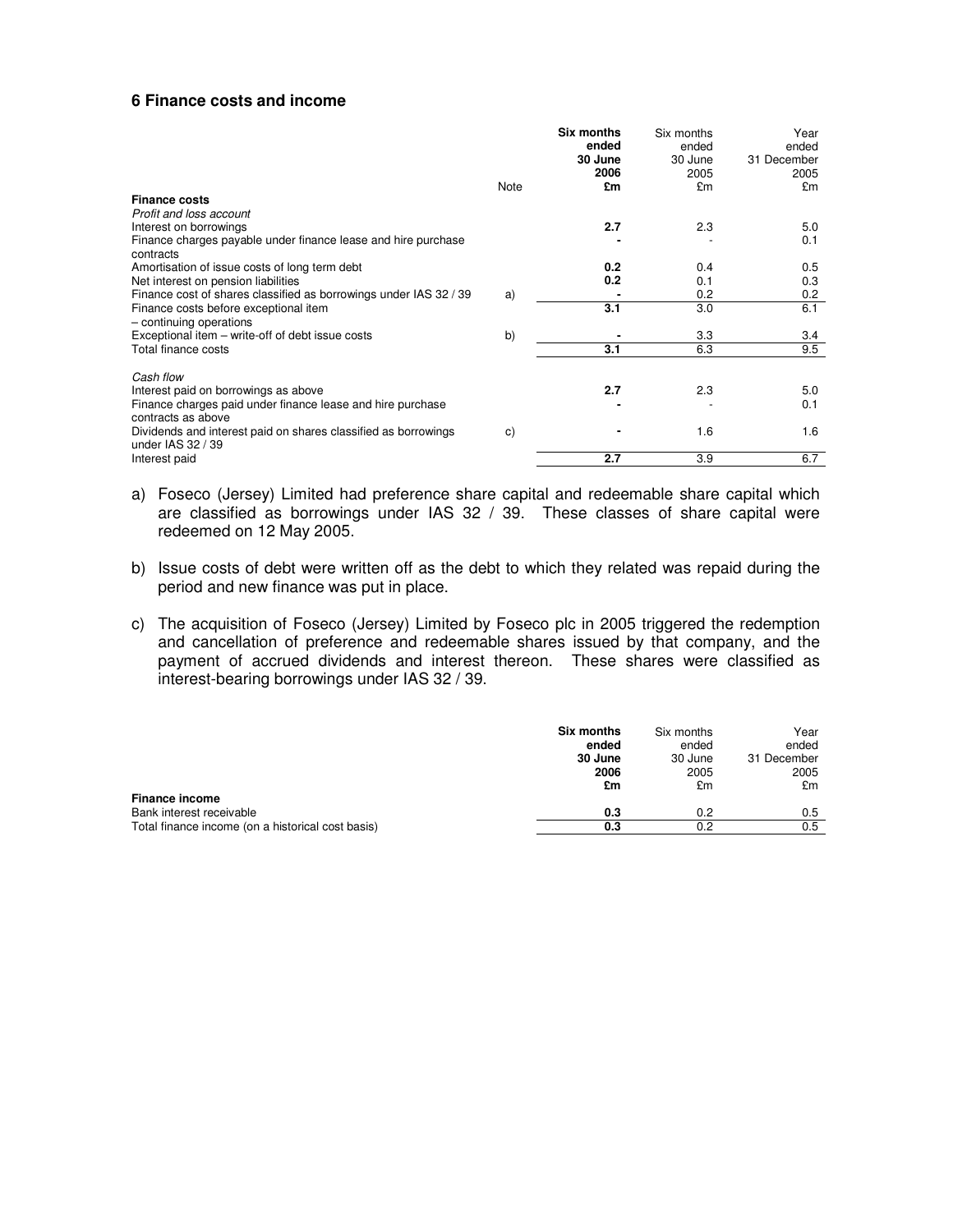### **7 Earnings per share**

As the Group has used reverse acquisition accounting in accordance with IFRS 3, earnings per share is calculated by reference to the share capital of the legal parent rather than the legal subsidiary, whose share capital is disclosed in the consolidated balance sheet.

For all periods until 12 May 2005, the number of shares in issue is deemed to be the shares issued by Foseco plc to acquire Foseco (Jersey) Limited, adjusted to take account of movements in the share capital of Foseco (Jersey) Limited during those periods. After 12 May 2005, the actual number of shares in issue is taken into account.

Basic and diluted earnings per share is calculated by dividing net profit by the weighted average number of ordinary shares outstanding during the period. The weighted average number of shares used in the calculation excludes ordinary shares purchased by the Group and deducted from equity.

The following income and share data is used in the basic and diluted earnings per share computations for total operations:

|                                                                                                                                                                                              | <b>Six months</b><br>ended<br>30 June<br>2006<br>£m | Six months<br>ended<br>30 June<br>2005<br>£m | Year<br>ended<br>31 December<br>2005<br>£m |
|----------------------------------------------------------------------------------------------------------------------------------------------------------------------------------------------|-----------------------------------------------------|----------------------------------------------|--------------------------------------------|
| Earnings for basic and diluted earnings per share                                                                                                                                            |                                                     |                                              |                                            |
| Net profit for the period attributable to ordinary shareholders of the<br>parent                                                                                                             | 13.0                                                | 2.4                                          | 12.7                                       |
| Basic and diluted earnings per share for profit for the period                                                                                                                               | 7.7p                                                | 1.4p                                         | 7.5p                                       |
| Earnings for basic and diluted earnings per share from continuing operations                                                                                                                 |                                                     |                                              |                                            |
| Profit for the period from continuing operations<br>Less: Minority interests<br>Net profit for the period attributable to ordinary shareholders from                                         | 13.3<br>(0.4)                                       | 2.8<br>(0.4)                                 | 13.7<br>(0.9)                              |
| continuing operations                                                                                                                                                                        | 12.9                                                | 2.4                                          | 12.8                                       |
| Basic and diluted earnings per share for profit for the period from<br>continuing operations                                                                                                 | 7.7p                                                | 1.4 <sub>p</sub>                             | 7.6p                                       |
| Earnings for basic and diluted earnings per share from continuing operations before exceptional items                                                                                        |                                                     |                                              |                                            |
| Net profit for the period attributable to ordinary shareholders from<br>continuing operations<br>Add: Exceptional items<br>Net profit for the period for the period attributable to ordinary | 12.9                                                | 2.4<br>7.9                                   | 12.8<br>7.6                                |
| shareholders from continuing operations before exceptional items                                                                                                                             | 12.9                                                | 10.3                                         | 20.4                                       |
| Basic and diluted earnings per share for profit for the period from<br>continuing operations before exceptional items                                                                        | 7.7p                                                | 6.1 <sub>p</sub>                             | 12.1 <sub>p</sub>                          |
| Earnings for basic and diluted earnings per share from discontinued operations                                                                                                               |                                                     |                                              |                                            |
| Net profit/(loss) for the period attributable to ordinary shareholders from<br>discontinued operations                                                                                       | 0.1                                                 |                                              | (0.1)                                      |
| Basic and diluted earnings per share for profit for the period from<br>discontinued operations                                                                                               | 0.1 <sub>p</sub>                                    |                                              | (0.1)p                                     |
| Weighted average number of ordinary shares in issue for basic and<br>diluted earnings per share                                                                                              | 168,363,273                                         | 169,005,249                                  | 169,078,219                                |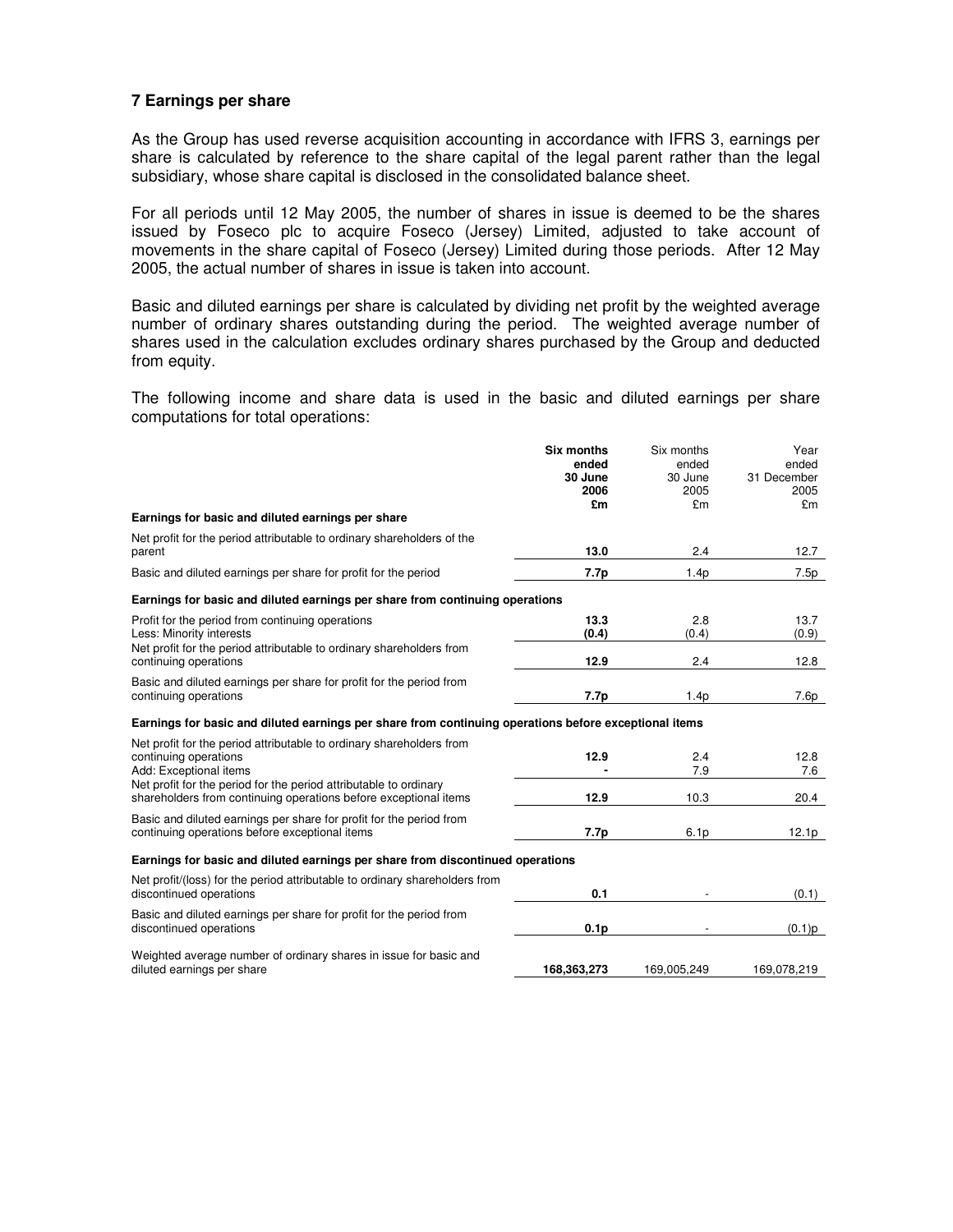### **8 Reconciliation of movements in equity**

| At 30 June 2006                                                           |                | 0.1                      | (2.0)                   | 0.1           | 0.7                        | 0.9                          | 1.7                      | 11.9           | 13.4          | 2.7                      | 16.1         |
|---------------------------------------------------------------------------|----------------|--------------------------|-------------------------|---------------|----------------------------|------------------------------|--------------------------|----------------|---------------|--------------------------|--------------|
| a dividend                                                                | $\mathbf{c})$  |                          |                         |               |                            |                              | $\overline{a}$           | (2.4)          | (2.4)         | $\overline{\phantom{a}}$ | (2.4)        |
| 2005 distribution as                                                      |                |                          |                         |               |                            |                              |                          |                |               |                          |              |
| distribution<br>Redesignation of                                          | $\mathsf{c}$ ) |                          |                         |               |                            |                              |                          | 2.4            | 2.4           |                          | 2.4          |
| Equity dividends<br>Reversal of 2005                                      | b)             |                          |                         |               |                            |                              | $\overline{a}$           | (5.2)          | (5.2)         | (1.0)                    | (6.2)        |
| Credit in respect of<br>Ltip                                              |                |                          |                         |               |                            |                              |                          | 0.4            | 0.4           |                          | 0.4          |
| Purchase of own<br>shares                                                 | a)             | $\overline{\phantom{a}}$ | (1.0)                   |               |                            |                              |                          |                | (1.0)         | $\overline{\phantom{a}}$ | (1.0)        |
| Total recognised<br>income and expense<br>for the period                  |                |                          |                         |               |                            | (4.2)                        | 1.2                      | 13.0           | 10.0          | 0.1                      | 10.1         |
| cash flow hedges<br>Profit for the period                                 |                |                          |                         |               |                            |                              |                          | 13.0           | (0.4)<br>13.0 | 0.4                      | 13.4         |
| losses removed from<br>equity<br>Deferred taxation on                     |                |                          |                         |               |                            | ÷                            | (0.4)                    |                |               |                          | (0.4)        |
| gains taken to equity<br>Cash flow hedge                                  |                |                          |                         |               |                            |                              | 1.6                      |                | 1.6           | $\overline{a}$           | 1.6          |
| for the period:<br>Currency translation<br>adjustments<br>Cash flow hedge |                |                          |                         |               | $\overline{\phantom{a}}$   | (4.2)                        |                          |                | (4.2)         | (0.3)                    | (4.5)        |
| At 1 January 2006<br>Changes in equity                                    |                | 0.1                      | (1.0)                   | 0.1           |                            |                              |                          |                |               |                          |              |
|                                                                           |                |                          |                         |               | 0.7                        | 5.1                          | 0.5                      | 3.7            | 9.2           | 3.6                      | 12.8         |
|                                                                           | Note           | capital<br>£m            | a)<br>£m                | premium<br>£m | reserve<br>£m              | reserve<br>£m                | reserve<br>£m            | earnings<br>£m | Total<br>£m   | interests<br>£m          | equity<br>£m |
|                                                                           |                | Issued                   | shares<br>held<br>(note | Share         | Capital<br>redemp-<br>tion | currency<br>trans-<br>lation | Hedge<br>accoun-<br>ting | Retained       |               | Minority                 | Total        |
|                                                                           |                |                          | Own                     |               |                            | Foreign                      |                          |                |               |                          |              |

a) The Group makes regular purchases of its own shares so that share awards made under the long term incentive plan ("Ltip") can be distributed to employees as and when they vest. These shares are treated as a deduction from equity in accordance with IAS 32.

b) The directors declared a final dividend for 2005 of 3.1p per share, which was paid on 14 June 2006 to shareholders on the register at the close of business on 19 May 2006.

The directors proposed an interim dividend for 2006 of 1.54p per share, which will be paid on 22 November 2006 to shareholders on the register at the close of business on 20 October 2006.

c) The directors declared an interim dividend for 2005 of 1.4p per share, which was paid on 24 November 2005 to shareholders on the register at the close of business on 28 October 2005. As the Company was incorporated on 5 April 2005, initial financial statements should have been filed to demonstrate that the Company had sufficient distributable reserves to enable it to pay a dividend during 2005. These financial statements were filed subsequent to the declaration of a dividend, therefore legally the payment to shareholders did not constitute a dividend but rather was deemed to be a distribution, and was shown as a movement on retained reserves. A resolution was approved at the annual general meeting of the Company on 17 May 2006 to approve the redesignation of this distribution as a dividend.